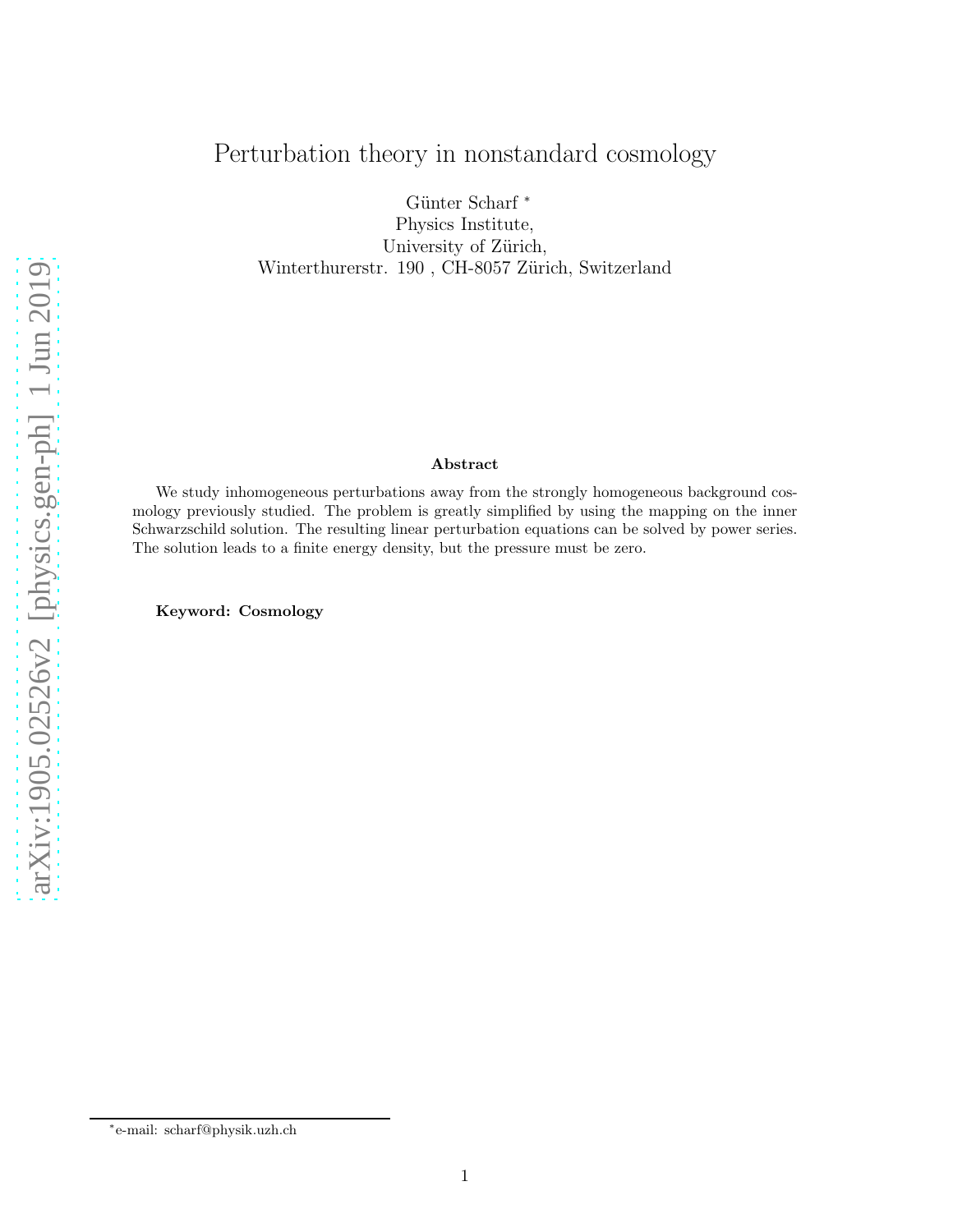#### 1 Introduction

The isotropy of CMB clearly shows that the cosmic gravitational field is spherically symmetric up to small anisotropies. However the visible matter is certainly anisotropic, furthermore its density is small compared to the critical density. In this situation a realistic description should start from a spherically symmetric vacuum solution of Einstein's equation, followed by the analysis of its anisotropic perturbations. The latter should explain both the CMB anisotropies and the finite matter density. The question then is, which vacuum solution should be chosen as background. This problem was solved in a previous paper [1]. If one assumes a one-to-one correspondence between comoving coordinates and the cosmic rest frame, then there is essentially only one spherically symmetric solution of Einstein's equations simultaneously in both systems. It is the homogeneous Datt or Kantowski-Sachs solution ([3], p.110) which in comoving coordinates has a line element of the form

$$
ds^{2} = dt^{2} - X(t)^{2}dr^{2} - Y(t)^{2}(d\vartheta^{2} + \sin^{2}\vartheta d\varphi^{2}).
$$
\n(1.1)

Needless to say that we prefer the  $+ - - -$  metric because considering spin 2 gauge theories on the same basis as spin 1 [2], we cannot accept equations as  $p^2 = -m^2$  which follow with the signature  $-$  + ++. In contrast to standard FLRW cosmology there is no factor  $r^2$  in front of  $Y(t)$ , therefore we call the metric  $(1.1)$  strongly homogeneous, because there is no r-dependence in the metric functions.

There is some confusion in the literature about the use of the notions "homogeneous" and "isotropic". For example Kantowski-Sachs call the solution (1.1) anisotropic although it is spherically symmetric and the angular variables can be separated in the perturbation theory. The notion "homogeneous" too has various different meanings [3]. In addition, it is difficult to select the correct name for (1.1) from the authors Schwarzschild, Lemaître, Datt, Ruban, Kantowski-Sachs etc. So we shall simply say nonstandard background in the following.

In the standard FLRW model one needs high-density hypothetical sources of the gravitational field, dark matter, dark energy or cosmological constant and an inflaton field, in order to get agreement with observations. Since none of these sources has been *directly* observed, non-standard cosmology based on (1.1) starts without sources from a vacuum solution which is consistent with the magnituderedshift data. In fact it was shown in [1] sect.7 that one can get an excellent representation of the current Hubble data by means of the vacuum solution corresponding to (1.1). Matter and radiation are considered as small inhomogeneous perturbations on the nonstandard background (1.1). The necessary perturbation theory is developed in this paper.

It is known ([3], p.386) that the nonstandard solution can be mapped on the inner Schwarzschild solution by exchanging time with the radial coordinate  $r$ . The mapping then is a consequence of Birkhoff's theorem. Do we really live inside of a black hole ? Not at all. The mapping is a purely mathematical operation by means of suitable (Schwarzschild) coordinates which have no physical meaning in the cosmological context. For the physical interpretation of results and comparison with observations one must always transform back to the comoving coordinates used in (1.1) or to the universal cosmic rest frame [1]. But to solve the equations of perturbation theory the mapping to the Schwarzschild solution is very useful. Frank J. Zerilli has developed the perturbation theory of the outer Schwarzschild solution in his Ph.D thesis of 1969 [4]. With the appropriate sign changes his equations can be taken over to our situation. Then transforming back to comoving coordinates gives us the results for our Universe.

The paper is organized as follows. In the next section we discuss the mapping between the nonstandard solution and the inner Schwarzschild solution. In sect.3 this correspondence is used to obtain the equations of first order perturbation theory. This is a direct application of the PhD thesis of F.J.Zerilli [4]. Zerilli has reduced the resulting linear differential equations to a wave equation of Schrödinger type which, however, cannot be solved analytically. Instead we transform in sect.4 to appropriate coordinates which are linearly related to the redshift. Then the perturbative equations are solved by power series. In sect.5 we briefly discuss the possible applications of the results in cosmology.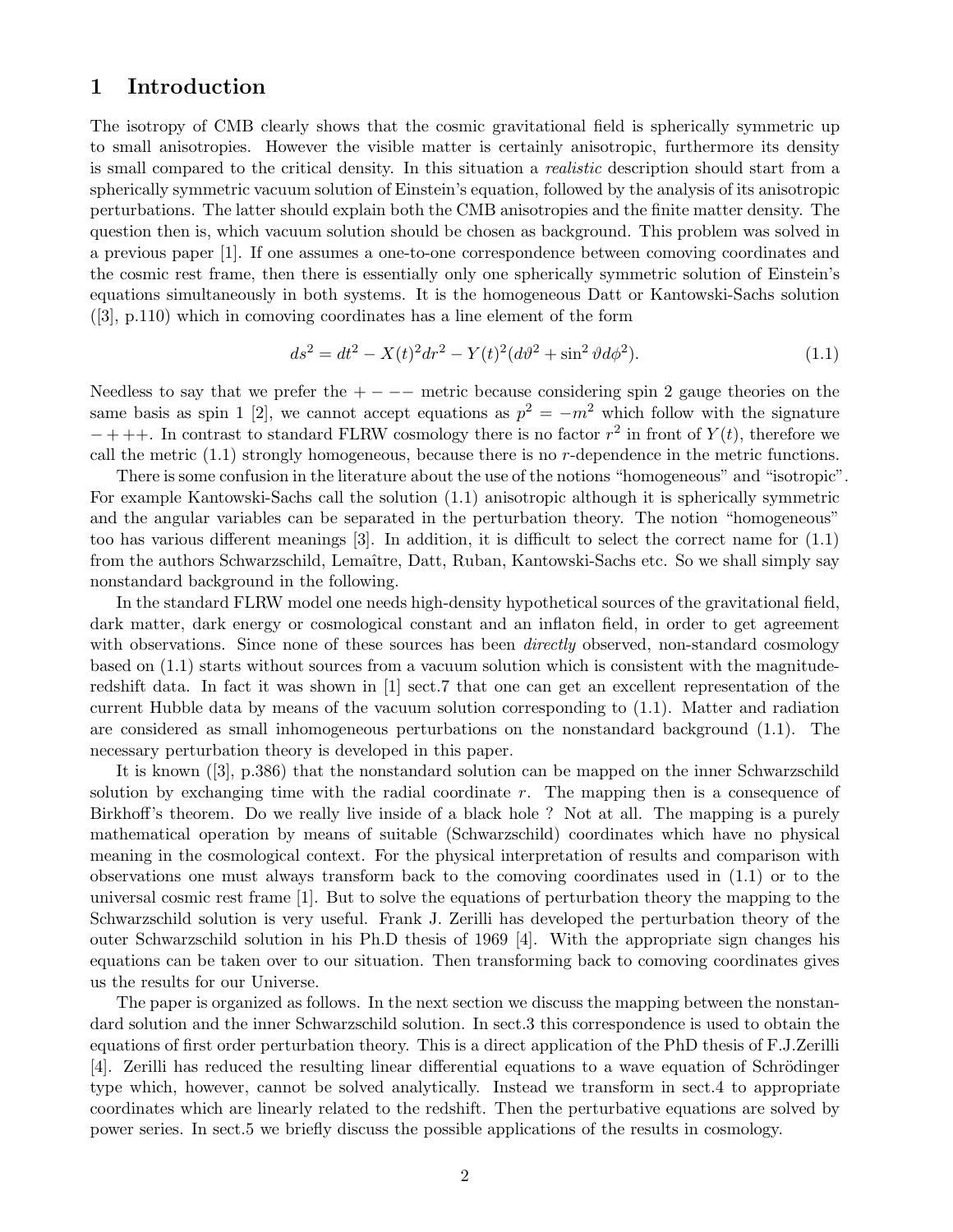In a second paper the first order perturbation theory in the cosmological context has been rederived in detail, because the calculations are lengthy and complicated and should be available in the literature. As required by the arXiv-moderation this paper is added here as Part 2 (sections 6-11).

#### 2 Mapping on the inner Schwarzschild solution

Instead of using Bondi's symbol  $Y(t)$  in (1.1) as before [5], we shall now write

$$
ds^{2} = dt^{2} - X(t)^{2}dr^{2} - R(t)^{2}(d\vartheta^{2} + \sin^{2}\vartheta d\phi^{2})
$$
\n(2.1)

because we need the symbol  $Y(\vartheta,\phi)$  for the spherical harmonics. A second reason for this is that we are going to consider  $R(t)$  as a new (radial !) coordinate. In [1] we have found the following parametric representation for  $R(t)$  and  $X(t)$  (equ.(5.14) and (5.18))

$$
R(t) = T_L \sin^2 w,\tag{2.2}
$$

$$
X(t) = Q \cot w + P(1 - w \cot w)
$$
\n
$$
(2.3)
$$

where P and Q are constants of integration. The comoving time is given by (equ.(5.8) in [1])

 $d+$ 

$$
t = T_L(w - \sin w \cos w) \tag{2.4}
$$

here  $T_L$  determines the lifetime of the Universe. In addition we know from [1] equ.(5.25) that  $X(t)$  is proportional to

$$
\dot{R}(t) = 2T_L \sin w \cos w \frac{dw}{dt}.
$$
\n(2.5)

Substituting

$$
\frac{du}{dw} = 2T_L \sin^2 w
$$
  

$$
\dot{R}(t) = \frac{\cos w}{\sin w} = \cot w
$$
 (2.6)

herein we obtain

hence the constant  $P$  in  $(2.3)$  is zero:

$$
X(t) = Q \cot w. \tag{2.7}
$$

For the physical discussion we need the radial null geodesics given by the wave vector  $k^{\mu}$  =  $(1/X, -1/X^2, 0, 0)$ . Then the redshift is equal to

$$
1 + z = \frac{X_{\text{obs}}}{X_{\text{em}}} = \frac{\cot w_{\text{obs}}}{\cot w_{\text{em}}}
$$
\n
$$
(2.8)
$$

where em and obs refer to the time of emission and observation, respectively. The Big Bang corresponds to  $z = \infty$ , that means  $w_{\text{em}} = \pi/2$ , and  $\pi/2 < w_{\text{obs}} < \pi$ , because  $z$  (2.8) must be positive. This variation of  $w$  is different from the one in the cosmic rest frame as discussed in [1]. From

$$
dz = \frac{\cot w_{\text{obs}}}{\cot^2 w} \frac{dw}{\sin^2 w} = \frac{\cot w_{\text{obs}}}{\cos^2 w} \frac{dt}{2T_L \sin^2 w}
$$
(2.9)

we identify the Hubble constant

$$
\frac{dz}{dt}\Big|_{z=0} = -H_0 = \frac{(1 + \cot^2 w_{\text{obs}})^2}{2T_L \cot w_{\text{obs}}}.
$$
\n(2.10)

To calculate the radial distance we integrate

$$
\frac{dr}{dz} = \frac{dr}{dt}\frac{dt}{dz} = \frac{2T_L \cot^2 w}{X \cot w_{\text{obs}}} = \frac{2T_L (1+z)^3}{[(1+z)^2 + \cot^2 w_{\text{obs}}]^2}
$$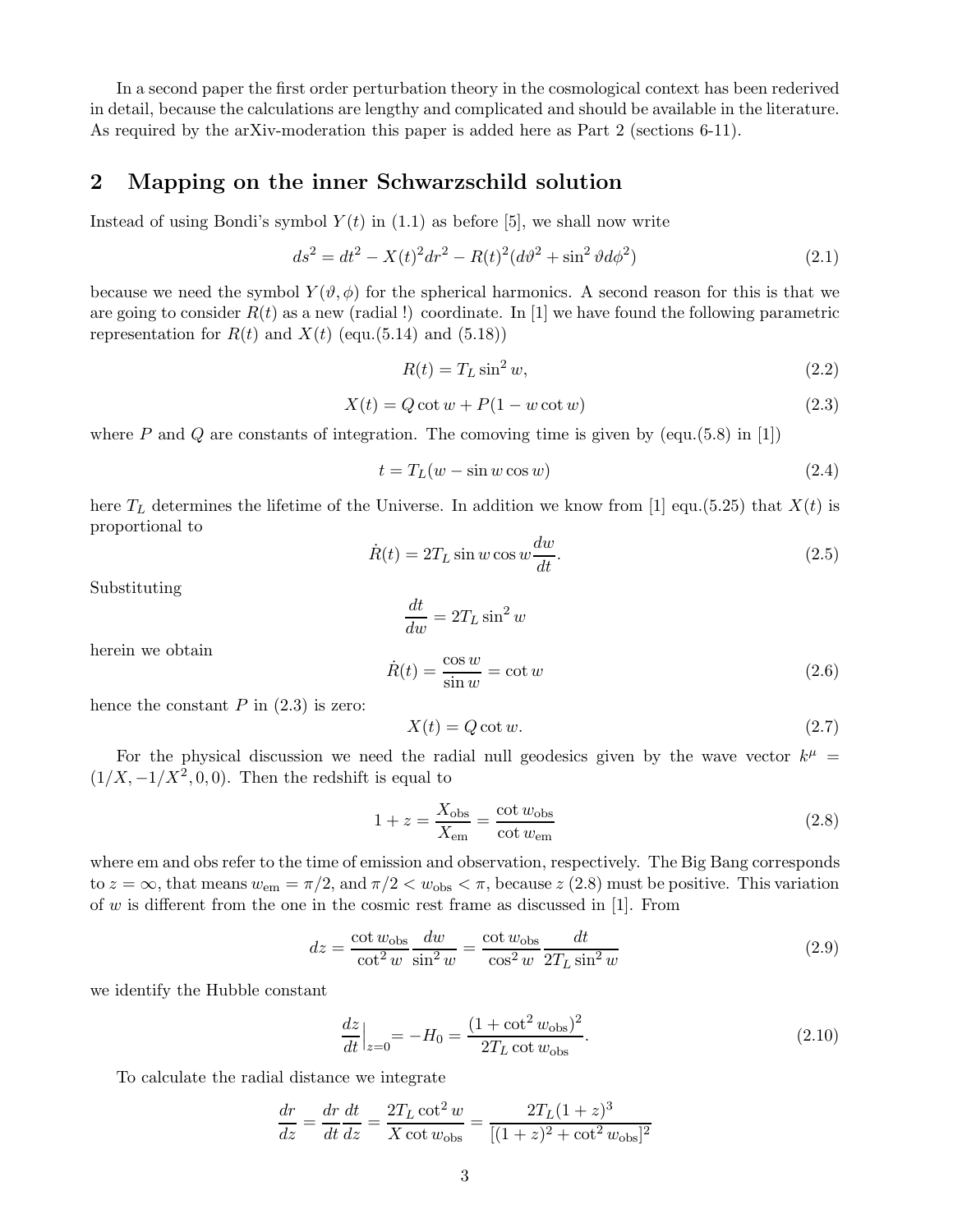from  $z = 0$  to  $z > 0$ . With the new variable of integration  $x = 1/(1 + z)$  we get

$$
r(z) = 2T_L \int_{1/(1+z)}^{1} \frac{dx}{x(1 + \cot^2 w_{\text{obs}} x^2)^2}.
$$
 (2.11)

For comparison with the result in the cosmic rest frame [1] equ.(6.16) we introduce the parameter

$$
\alpha = \frac{1}{|\cot w_{\text{obs}}|} \tag{2.12}
$$

which is also equal to the local light speed  $c_0 = dr/dt = 1/|X|$ . Using the Hubble constant (2.10) we finally obtain

$$
r(z) = \frac{c_0}{H_0} (1 + \alpha^2)^2 \int_{\frac{1}{1+(1+z)}}^1 \frac{dx}{x(\alpha^2 + x^2)^2}
$$
(2.13)

in agreement with the result in the cosmic rest frame. Then the same luminosity distance and magnitude - redshift relation come out. The quantity  $T<sub>L</sub>$  is of the order of the Hubble time because

$$
H_0 = \frac{(\alpha^2 + 1)^2}{2T_L \alpha^3}.
$$
\n(2.14)

The parameter  $\alpha^2$  is determined by the Hubble data and is equal to 6.71 in our Universe [1].

To map the above solution to the Schwarzschild solution we choose  $R$  as a new coordinate. Then we have

$$
\sin w = \sqrt{\frac{R}{T_L}}
$$
  

$$
X^2 = Q^2 \frac{T_L - R}{R}
$$
 (2.15)

and

so that

$$
dt = 2T_L \sin^2 w \, dw = 2R \, dw = \tan w \, dR.
$$

Then  $ds^2$  (2.1) assumes the following form

$$
ds^{2} = \left(\frac{R}{T_{L}-R}\right) dR^{2} - Q^{2} \frac{T_{L}-R}{R} dr^{2} - R^{2} (d\vartheta^{2} + \sin^{2} \vartheta d\phi^{2}).
$$
\n(2.16)

The integration constant Q was not fixed in (2.7). Now we must take  $Q^2 = 1$  to have a solution of Einstein's equations and this is the inner Schwarzschild solution because  $R < T_L$  by (2.2), the letter  $Q$  is then free for later use. However the comoving radial coordinate  $r$  now sits at the place of the time coordinate, we shall write

$$
S = r \tag{2.17}
$$

in the following, so that  $(S, R)$  are our inner Schwarzschild coordinates:

$$
ds^{2} = g_{\mu\nu}^{0} dx^{\mu} dx^{\nu} = \left(\frac{R}{T_{L} - R}\right) dR^{2} - \frac{T_{L} - R}{R} dS^{2} - R^{2} (d\vartheta^{2} + \sin^{2} \vartheta d\phi^{2}).
$$
 (2.18)

This is our background metric in the new coordinates. The components of the Jacobian are equal to

$$
\frac{\partial t}{\partial R} = -\sqrt{\frac{R}{T_L - R}}, \quad \frac{\partial r}{\partial S} = 1 \tag{2.19}
$$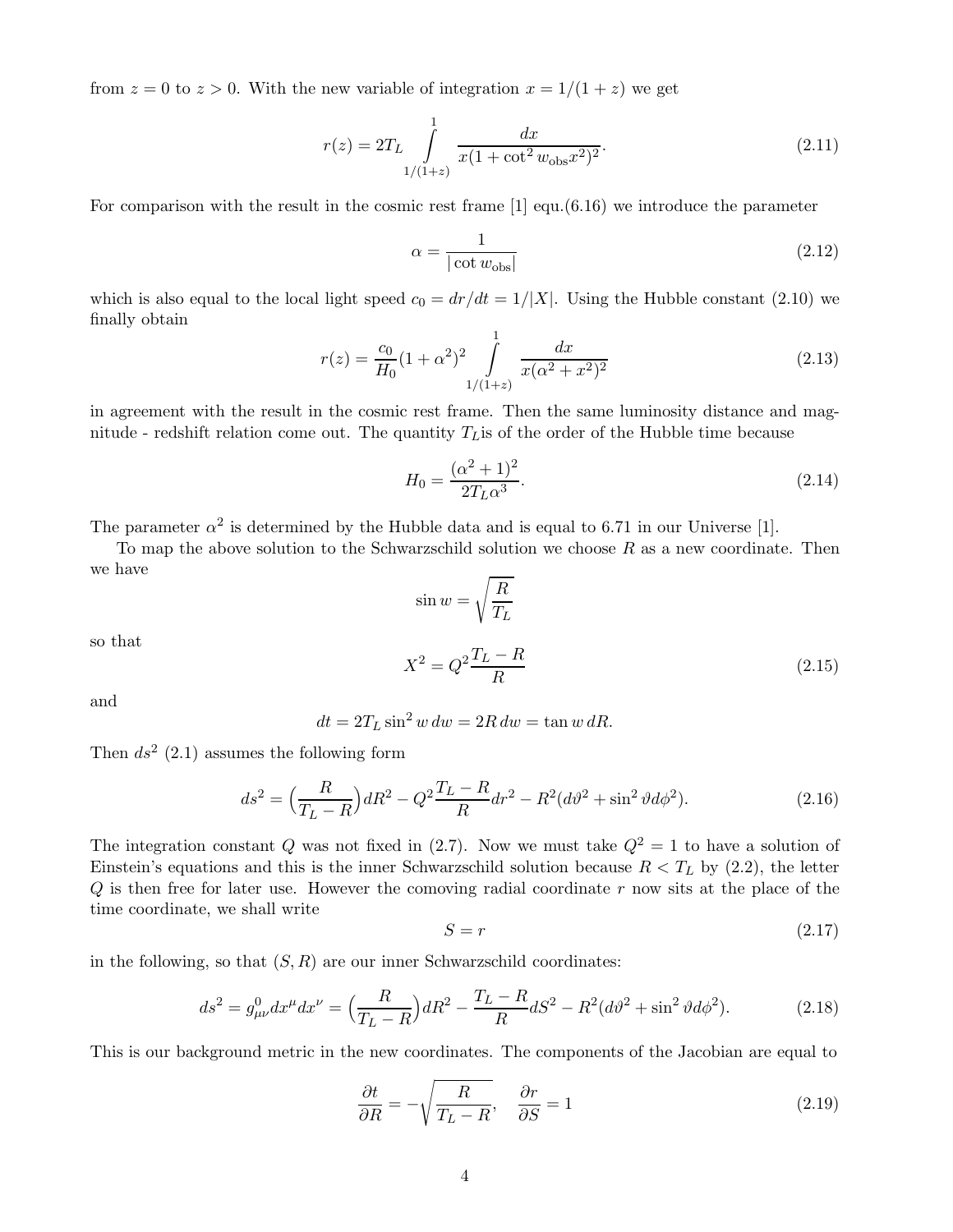and otherwise zero. The minus sign follows from (2.6) because  $\pi/2 < w < \pi$ . Our lifetime constant  $T_L$  is equal to 2m where m is the mass of the black hole. The Big Bang  $w = \pi/2$  corresponds to the horizon  $R = T<sub>L</sub>$  whereas  $w = \pi$  is the true singularity  $R = 0$  of the Schwarzschild solution.

Since the Schwarzschild background (2.18) is spherically symmetric, the first order perturbation  $h_{\mu\nu}(S, R, \vartheta, \phi)$  is expanded in tensor harmonics. The most explicit expressions for the 10 harmonics are given by Zerilli [4] in his Appendix A. Only the notation of these harmonics has been changed in later work [6]. For this reason we give the connection between Zerilli's notation (in brackets) and the one of Gerlach and Sengupta [6]:

$$
(a_{LM}^{(0)}, a_{LM}^{(1)}, a_{LM}) = Y(\vartheta, \phi)
$$
\n(2.20)

$$
(b_{LM}^{(0)}, b_{LM}) = Y_{,a} \tag{2.21}
$$

$$
(c_{LM}^{(0)}, c_{LM}) = S_a \tag{2.22}
$$

$$
(d_{LM}) = S_{a,b} \tag{2.23}
$$

$$
(g_{LM}) = Y\gamma_{ab} \tag{2.24}
$$

$$
(f_{LM}) = Y_{a;b} \,. \tag{2.25}
$$

The harmonics (2.22-23) have odd parity and are called axial or magnetic, the other seven have even parity and are called polar or electric. These all are  $4 \times 4$  symmetric tensors which are orthonormal on the 2-sphere. For later use we write down the following four harmonics

$$
a_{LM}^{(0)} = \begin{pmatrix} Y_{LM} & 0 & 0 & 0 \\ 0 & 0 & 0 & 0 \\ 0 & 0 & 0 & 0 \\ 0 & 0 & 0 & 0 \end{pmatrix} \quad a_{LM} = \begin{pmatrix} 0 & 0 & 0 & 0 \\ 0 & Y_{LM} & 0 & 0 \\ 0 & 0 & 0 & 0 \\ 0 & 0 & 0 & 0 \end{pmatrix}
$$
(2.26)

$$
a_{LM}^{(1)} = \frac{i}{\sqrt{2}} \begin{pmatrix} 0 & Y_{LM} & 0 & 0 \\ Y_{LM} & 0 & 0 & 0 \\ 0 & 0 & 0 & 0 \\ 0 & 0 & 0 & 0 \end{pmatrix} \quad g_{LM} = \frac{R^2}{\sqrt{2}} \begin{pmatrix} 0 & 0 & 0 & 0 \\ 0 & 0 & 0 & 0 \\ 0 & 0 & 1 & 0 \\ 0 & 0 & 0 & \sin^2 \vartheta \end{pmatrix} Y_{LM}.
$$
 (2.27)

As perturbing energy-momentum tensor we consider a perfect fluid with

$$
t_{\mu\nu} = (\varrho + p)u_{\mu}u_{\nu} - pg_{\mu\nu}
$$
\n(2.28)

where  $\varrho$  and  $p$  are density and pressure of the matter and  $u_{\mu}$  its 4-velocity, the latter is  $u_{\mu}^{0} = (1, 0, 0, 0)$ in comoving coordinates. The first order perturbation of the vacuum is given by

$$
\delta t_{\mu\nu} = (\delta \varrho + \delta p) u^0_{\mu} u^0_{\nu} - \delta p \bar{g}^0_{\mu\nu} \tag{2.29}
$$

where  $\bar{g}^0_{\mu\nu}$  is the background (2.1) in comoving coordinates. We have the following diagonal tensor:

$$
\delta t_{\mu\nu} = \text{diag}(\delta \varrho, \delta p X^2(t), R^2(t)\delta p, R^2 \sin^2 \vartheta \delta p). \tag{2.30}
$$

This tensor must also be transformed into the Schwarzschild coordinates according to

$$
\delta T_{\alpha\beta} = \delta t_{\mu\nu} \frac{\partial \bar{x}^{\mu}}{\partial \alpha} \frac{\partial \bar{x}^{\nu}}{\partial \beta}
$$
\n(2.31)

where the bar-coordinates are the comoving ones  $(t, r)$ . Using the values of the derivatives (2.19) we obtain

$$
\delta T_{\alpha\beta} = \text{diag}(\delta p, \delta \varrho \frac{R}{T_L - R}, R^2 \delta p, R^2 \sin^2 \vartheta \delta p)
$$
\n(2.32)

It is essential to notice that density and pressure perturbations are interchanged as a consequence of (2.19). The diagonal form shows that only the tensor harmonics  $a_{LM}^{(0)}$ ,  $a_{LM}$  and  $g_{LM}$  in (2.26-27) contribute in the perturbation theory next section.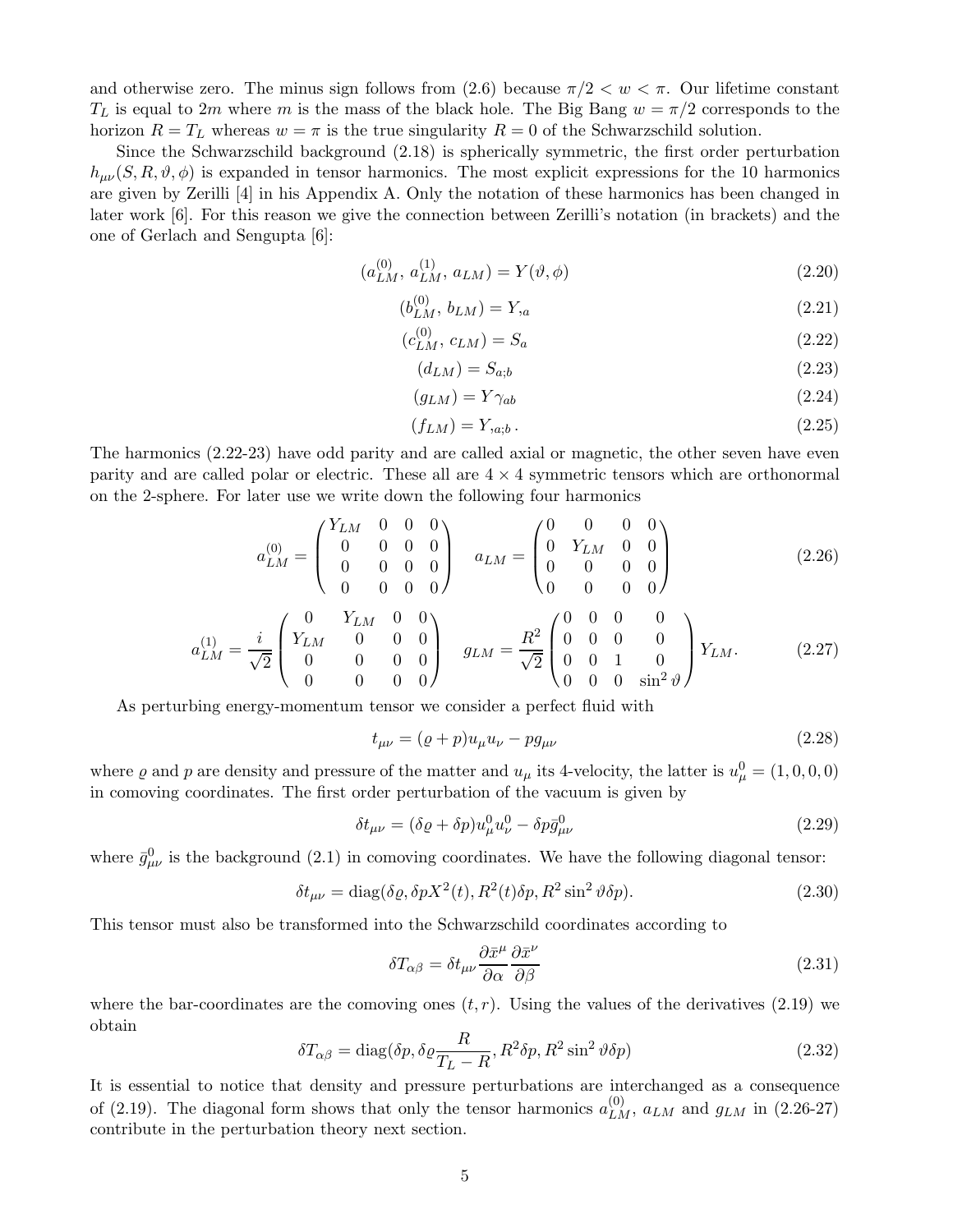# 3 Zerilli's perturbation theory applied to the inner Schwarzschild solution

In this section we always calculate with Schwarzschild coordinates inside the horizon. The metric perturbations  $\delta g_{\mu\nu}$  are usually denoted by  $h_{\mu\nu}$ . If  $G_{\mu\nu}$  is the Einstein tensor we have to solve the perturbed Einstein equation

$$
\delta G_{\mu\nu} = 8\pi G \delta T_{\mu\nu} \tag{3.1}
$$

where  $G$  is Newton's constant. Expanding the perturbations and the right side of  $(3.1)$  in tensor harmonics, the angular variables  $(\vartheta, \phi)$  in the linear equation (3.1) are separated and we are left with 10 linear partial differential equations in  $(S, R)$ . The 3 axial, odd-parity equations decouple from the 7 polar, even-parity equations. Since the density and pressure perturbations (2.32) only contribute to the polar sector, we restrict to the 7 polar tensor harmonics in the following. A further simplification is obtained by choosing a convenient gauge. In the so-called Regge-Wheeler gauge the 4 tensor harmonics (2.26-27) contribute only ([4], Table I). Then for  $L \geq 2$  the metric perturbation is of the form ([4], equ. before (D5))

$$
h_{\mu\nu} = \begin{pmatrix} \frac{R - T_L}{R} H_0 & H_1 & 0 & 0\\ H_1 & \frac{R}{R - T_L} H_2 & 0 & 0\\ 0 & 0 & R^2 K & 0\\ 0 & 0 & 0 & R^2 K \sin^2 \vartheta \end{pmatrix} Y_L^M(\vartheta, \phi) \tag{3.2}
$$

where the functions in the matrix depend on S and R only.

Now from the non-diagonal elements of equation (3.1) one obtains the following four homogeneous partial differential equations  $([4], \text{ equ.}(C7a-f))$ :

$$
\frac{\partial}{\partial S} \left( \frac{\partial K}{\partial R} + \frac{1}{R} (K - H_2) - \frac{T_L}{2R(R - T_L)} K \right) - \frac{L(L+1)}{2R^2} H_1 = 0 \tag{3.3}
$$

$$
\frac{\partial}{\partial R} \Big[ \Big( 1 - \frac{T_L}{R} \Big) H_1 \Big] - \frac{\partial}{\partial S} (H_2 + K) = 0 \tag{3.4}
$$

$$
-\frac{\partial H_1}{\partial S} + \left(1 - \frac{T_L}{R}\right)\frac{\partial}{\partial R}(H_0 - K) + \frac{T_L}{R^2}H_0 + \frac{1 - T_L/2R}{R}(H_2 - H_0) = 0\tag{3.5}
$$

$$
\frac{1}{2}(H_0 - H_2) = 0.\t\t(3.6)
$$

The remaining diagonal elements yield the following three equations with matter contributions:

$$
\left(1 - \frac{T_L}{R}\right)^2 \frac{\partial^2 K}{\partial R^2} + \left(1 - \frac{T_L}{R}\right) \left(3 - \frac{5T_L}{2R}\right) \frac{1}{R} \frac{\partial K}{\partial R} - \left(1 - \frac{T_L}{R}\right)^2 \frac{1}{R} \frac{\partial H_2}{\partial R} - \left(1 - \frac{T_L}{R}\right) \frac{1}{R^2} (H_2 - K) - \left(1 - \frac{T_L}{R}\right) \frac{L(L+1)}{2R^2} (H_2 + K) = 8\pi G \delta p \tag{3.7}
$$
\n
$$
\left(\frac{R}{R - T_L}\right)^2 \frac{\partial^2 K}{\partial S^2} - \frac{1 - T_L/2R}{R - T_L} \frac{\partial K}{\partial R} - \frac{2}{R - T_L} \frac{\partial H_1}{\partial S} + \frac{1}{R} \frac{\partial H_0}{\partial R} + \frac{1}{R(R - T_L)} (H_2 - K) + \frac{L(L+1)}{2R(R - T_L)} (K - H_0) = 8\pi G \delta \varrho \frac{R}{T_L - R} \tag{3.8}
$$
\n
$$
\frac{R}{T_L - R} \frac{\partial^2 K}{\partial S^2} + \left(1 - \frac{T_L}{R}\right) \frac{\partial^2 K}{\partial R^2} + \left(1 - \frac{T_L}{2R}\right) \frac{2}{R} \frac{\partial K}{\partial R} + \frac{R}{T_L - R} \frac{\partial^2 H_2}{\partial S^2} + \frac{2}{R - T_L} \left(1 - \frac{T_L}{2R}\right) \frac{\partial H_1}{\partial S} - \frac{1}{R} \frac{\partial^2 H_1}{\partial S^2} - \frac{1}{R} \frac{\partial^2 H_2}{\partial R^2} + \frac{2}{R - T_L} \left(1 - \frac{T_L}{2R}\right) \frac{\partial H_1}{\partial S} - \frac{1}{R} \frac{\partial H_1}{\partial S} - \frac{1}{R} \frac{\partial H_1}{\partial S} - \frac{1}{R} \frac{\partial H_1}{\partial S} - \frac{1}{R} \frac{\partial H_1}{\partial S} - \frac{1}{R} \frac{\partial H_1}{\partial S} - \frac{1}{R} \frac{\partial H_1}{\partial S} - \frac{1}{R} \frac{\partial H_1}{\partial S} -
$$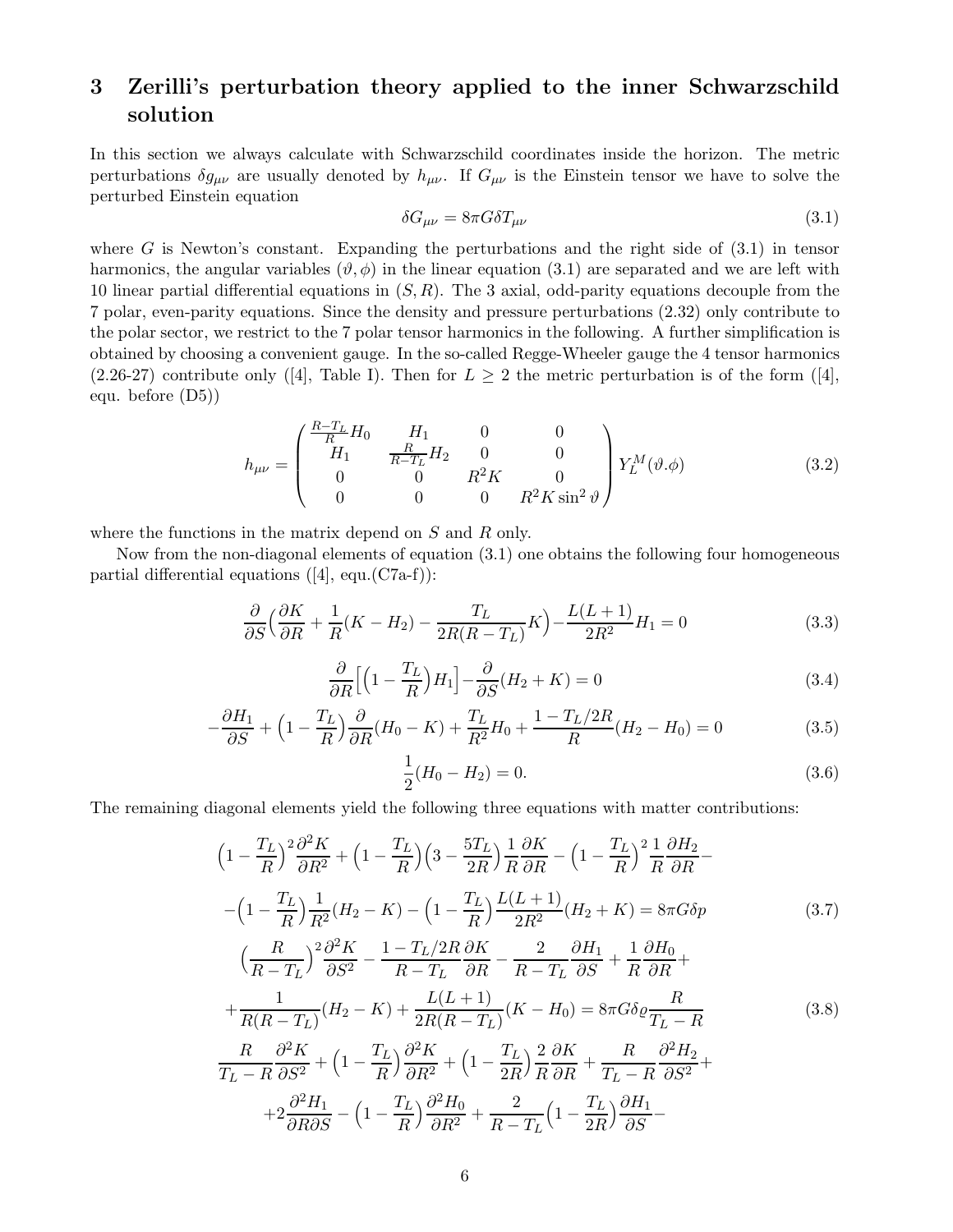$$
-\frac{1}{R}\left(1-\frac{T_L}{2R}\right)\frac{\partial H_2}{\partial R} - \frac{1}{R}\left(1+\frac{T_L}{2R}\right)\frac{\partial H_0}{\partial R} - \frac{L(L+1)}{2R^2}(H_2 - H_0) = 8\pi GR^2\delta p\tag{3.9}
$$

We have 7 equations for the 4 unknown functions  $H_0$ ,  $H_1$ ,  $H_2$  and K and for  $\delta \varrho$  and  $\delta p$ . Since S only appears in derivatives we go over to Fourier transformed quantities

$$
\hat{f}(q,R) = (2\pi)^{-1/2} \int f(S,R)e^{iqS}dS,
$$
\n(3.10)

which are denoted by the same symbols without hat in the following. Equation (3.6) allows to eliminate  $H_0$ . Next Zerilli solves (3.3-5) for the derivatives of  $H_1$ ,  $H_2$  and K (his equ.(F3a-c)):

$$
\frac{dK}{dR} = \left(1 - \frac{3T_L}{2R}\right)\frac{1}{T_L - R}K + \frac{1}{R}H_2 - \frac{L(L+1)}{2iqR^2}H_1\tag{3.11}
$$

$$
\frac{dH_2}{dR} = \left(1 - \frac{3T_L}{2R}\right)\frac{1}{T_L - R}K + \left(1 - \frac{2T_L}{R}\right)\frac{1}{R - T_L}H_2 - \left[\frac{iqR}{R - T_L} + \frac{L(L+1)}{2iqR^2}\right]H_1\tag{3.12}
$$

$$
\frac{dH_1}{dR} = \frac{i q R}{T_L - R}(K + H_2) + \frac{T_L}{R} \frac{1}{T_L - R} H_1.
$$
\n(3.13)

If one substitutes these into (3.7), the left-hand side is zero. The same conclusion follows from (3.9). Consequently, the pressure perturbation  $\delta p$  vanishes. But from (3.8) we see that the density perturbation is different from zero equal to  $([4] \text{ equ.}(F4))$ 

$$
16\pi GR^2 \delta \varrho = \left[\frac{3T_L}{R} + (L-1)(L+2)\right] H_2 - \left[(L-1)(L+2) + \frac{2q^2 R^3}{T_L - R} + \left(1 - \frac{3T_L}{2R}\right) \frac{T_L}{R - T_L}\right] K -
$$
  
- 
$$
\left[2iqR + L(L+1)\frac{T_L}{2iqR^2}\right] H_1.
$$
 (3.14)

Here the evolution equations (3.11-13) have been inserted. There remains to solve the equations  $(3.11-13)$  for  $H_1$ ,  $H_2$  and K.

#### 4 Evolution of the perturbations

From now on we deviate from Zerilli. Zerilli has combined the three first-order equations (3.11-13) with (3.14) to get one second-order equation for one single function. But this second-order equation cannot be reduced to quadratures. Instead we shall solve the linear system (3.11-13) in suitable variables and use the condition (3.14) to select the physical solution for the metric perturbations and to determine the density.

First let us study the density perturbation  $\delta \varrho$ . We consider energy-momentum conservation in the unperturbed metric

$$
\nabla^{\mu}t_{\mu\nu} = 0. \tag{4.1}
$$

Using (2.28) and linearizing about the vacuum background we have

$$
\delta \dot{\varrho} + \delta \varrho \Big(\frac{\dot{X}}{X} + 2\frac{\dot{R}}{R}\Big) = 0\tag{4.2}
$$

because the pressure vanishes. Here the covariant derivative in (4.1) was carried out in comoving coordinates by means of the Christoffel symbols [1], the dot means partial derivative with respect to comoving time. This gives

$$
\frac{\delta \dot{\varrho}}{\delta \varrho} = -\frac{\partial}{\partial t} \log(|X|R^2)
$$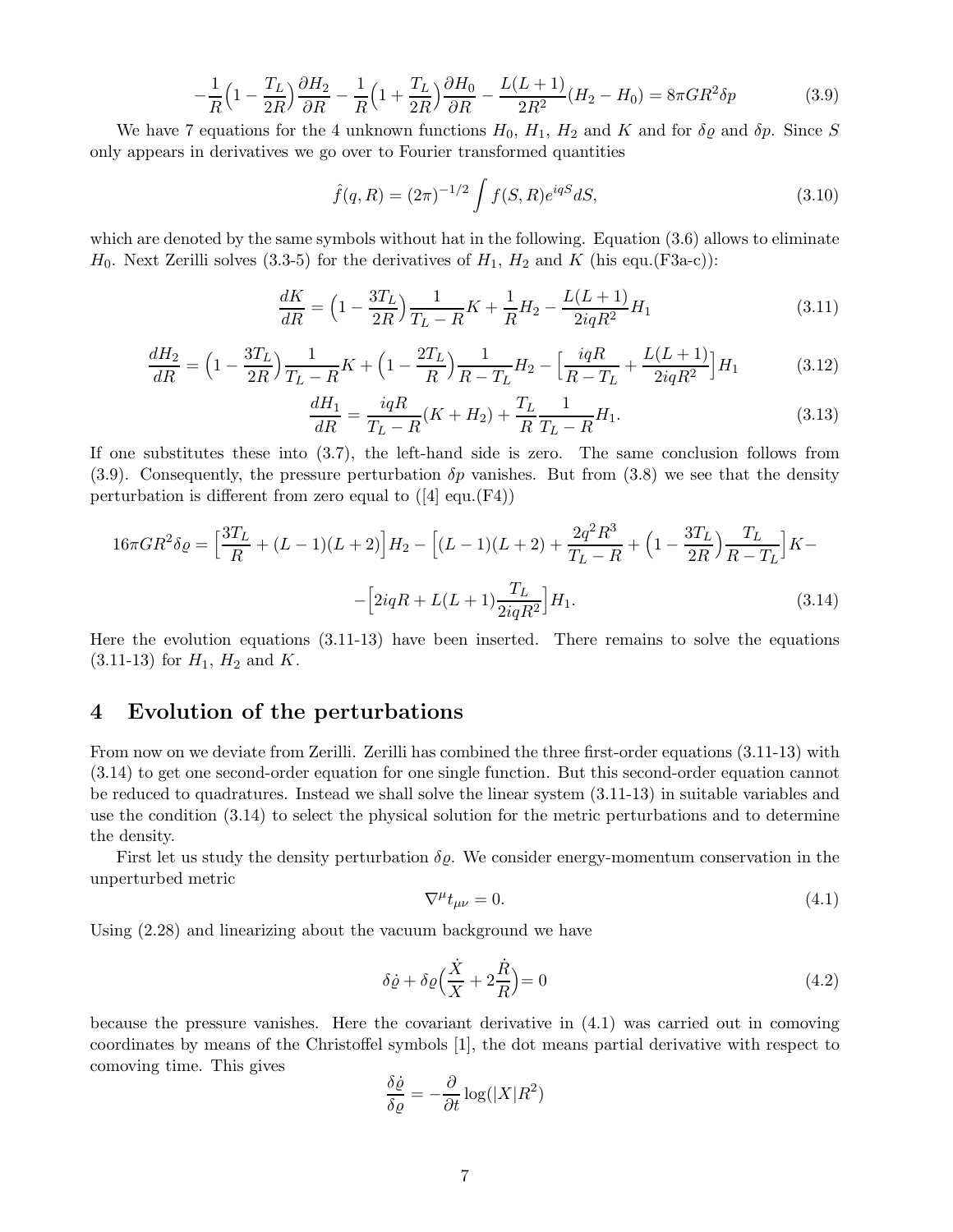which can immediately be integrated

$$
\delta \varrho(t,r) = \frac{\varrho_0(r)}{|X|R^2} \tag{4.3}
$$

where  $\varrho_0(r)$  is an arbitrary function of the comoving radial coordinate. With our results (2.2) and  $(2.7)$  with  $Q = 1$  we obtain

$$
\delta \varrho = T_L^2 \frac{\varrho_0(r)}{|\sin^3 w| \cos w}.\tag{4.4}
$$

This shows that the energy density has a singularity at the Big Bang  $w = \pi/2$  and a strong one at the end  $w = \pi$ .

Instead of the Schwarzschild variable R we shall use the redshift  $z$  (2.8-12) in the following

$$
1 + z = \frac{1}{\alpha |\cot w|} \tag{4.5}
$$

or rather

$$
x \equiv \alpha(1+z) = |\tan w|.\tag{4.6}
$$

We then have

$$
X = |\cot w| = \frac{1}{x} \tag{4.7}
$$

$$
R = T_L \sin^2 w = T_L \frac{x^2}{x^2 + 1}
$$
\n(4.8)

$$
T_L - R = \frac{T_L}{x^2 + 1}
$$
\n(4.9)

and

$$
\frac{d}{dR} = \frac{(x^2 + 1)^2}{2T_L x} \frac{d}{dx}.
$$
\n(4.10)

Now the left-hand side of (3.14) becomes very simple

$$
16\pi GR^2 \delta \varrho = 16\pi G \frac{\varrho_0}{|X|} = 16\pi G \varrho_0 x \tag{4.11}
$$

due to (4.3). Consequently it is good enough to solve the evolution equations (3.11-13) by power series in x. However, we shall see that (4.11) gives the density  $\delta \varrho$  to leading order only, because the higher orders (3.14) are not contained in (4.2).

In the new variable  $x$  our linear system has the following form

$$
K' = -\frac{x}{x^2 + 1} \left( 1 + \frac{3}{x^2} \right) K + \frac{2H_2}{x(x^2 + 1)} - \frac{L(L+1)}{T_L x^3} H_3 \tag{4.12}
$$

$$
H'_{2} = -\frac{x}{x^{2} + 1} \left( 1 + \frac{3}{x^{2}} \right) K + \frac{2}{x^{2} + 1} \left( x + \frac{2}{x} \right) H_{2} -
$$

$$
- \left[ q^{2} T_{L}^{2} \frac{2x^{3}}{(x^{2} + 1)^{2}} + \frac{L(L + 1)}{x^{3}} \right] \frac{H_{3}}{T_{L}}
$$
(4.13)

and

$$
H_3' = \frac{2T_Lx^3}{(x^2+1)^2}(K+H_2) + \frac{2}{x}H_3.
$$
\n(4.14)

Here the prime is the derivative with respect to  $x$  and we have introduced the function

$$
H_3 = \frac{H_1}{iq} \tag{4.15}
$$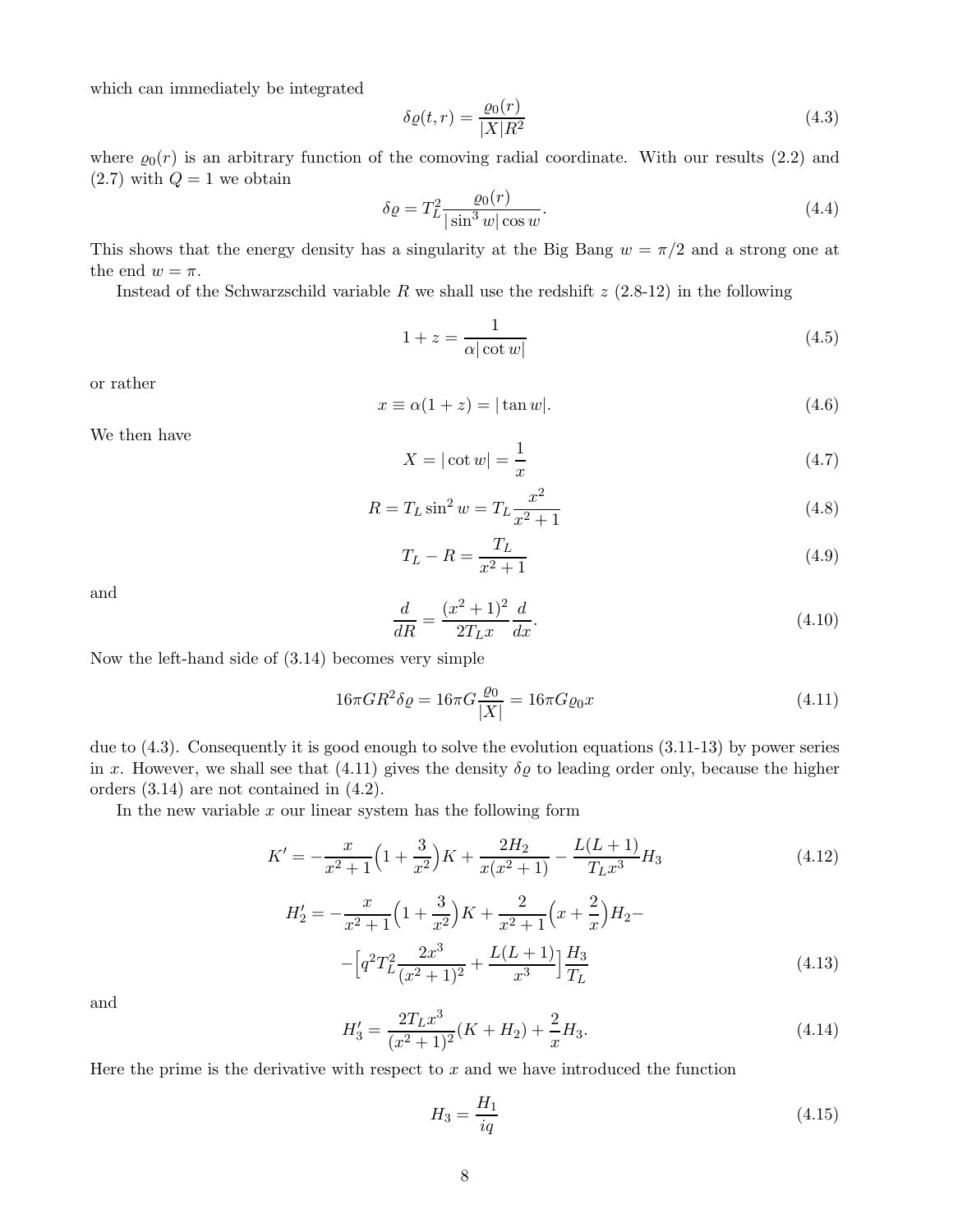in order to have real quantities only. The imaginary nature of  $H_1$  comes from the i in the definition (2.27) of the tensor harmonic  $a_{LM}^{(1)}$ . We also remove  $T_L$  by the additional substitution

$$
H_4 = \frac{H_3}{T_L} = \frac{H_1}{iqT_L}.\tag{4.16}
$$

By multiplying the three equations by suitable factors we obtain the following equations without fractions

$$
(x5 + x3)K' = -(x4 + 3x2)K + 2x2H2 - L(L + 1)(x2 + 1)H4
$$
\n(4.17)

$$
(x^7 + 2x^5 + x^3)H'_2 = -(x^6 + 4x^4 + 3x^2)K + (2x^6 + 6x^4 + 4x^2)H_2 - [Q^2x^6 + L(L+1)(x^4 + 2x^2 + 1)]H_4
$$
(4.18)

$$
(x5 + 2x3 + x)H'4 = 2x4(K + H2) + 2(x4 + 2x2 + 1)H4.
$$
 (4.19)

Here we have introduced the abbreviation

$$
Q^2 = 2q^2 T_L^2. \tag{4.20}
$$

The equation (3.14) for the density now reads as follows

$$
16\pi GR^2 \delta \varrho = H_2 \Big( 3 + \frac{3}{x^2} + (L-1)(L+2) \Big) - K \Big[ (L-1)(L+2) - 2 + \frac{Q^2 x^6}{(x^2+1)^2} + (x^2+1)\Big(\frac{1}{2} + \frac{3}{2x^2}\Big) \Big] -
$$
  

$$
= \frac{Q^2 x^2}{(x^2+1)^2} - \frac{(x^2+1)^2}{(x^2+1)^2}
$$

$$
+H_4\Big[\frac{Q^2x^2}{x^2+1} - L(L+1)\frac{(x^2+1)^2}{x^4}\Big].\tag{4.21}
$$

The system (4.17-19) has three linear independent fundamental solutions and the general solution is a linear combination of them. Since the perturbations are assumed to be small we must find the bounded solutions. A glance to (4.21) shows that these physical solutions have the following power series

$$
K = \frac{a_1}{x} + \frac{a_2}{x^3} + \frac{a_3}{x^5} + \dots
$$
\n(4.22)

$$
H_2 = \frac{b_1}{x} + \frac{b_2}{x^3} + \dots \quad H_4 = \frac{c_1}{x} + \frac{c_2}{x^3} + \dots \tag{4.23}
$$

This shows that the metric perturbations go to zero if the Big Bang  $z \to \infty$  or  $x \to \infty$  is approached. Substituting this into (4.17-19) and comparing the coefficients we obtain

$$
a_2 = a_1 \left( 2 - 4 \frac{L(L+1) + 3}{2Q^2 + 9} \right) \tag{4.24}
$$

$$
b_1 = a_1 \left(\frac{12}{2Q^2 + 9} - 1\right) \tag{4.25}
$$

$$
b_2 = a_1 \left( 10 \frac{L(L+1) + 21}{2Q^2 + 25} - 6 \frac{L(L+1) + 9}{2Q^2 + 9} - 2 \right)
$$
(4.26)

$$
c_1 = -\frac{8a_1}{2Q^2 + 9} \tag{4.27}
$$

$$
c_2 = 4a_1 \left( \frac{L(L+1) + 9}{2Q^2 + 9} - \frac{L(L+1) + 21}{2Q^2 + 25} \right). \tag{4.28}
$$

Here  $a_1$  is a free overall factor, all other coefficients are fixed. The factor  $a_1$  can also be fixed by substituting into (4.21). From the leading order  $O(x)$  we find

$$
16\pi G \varrho_0 = -a_1 \left(Q^2 + \frac{1}{2}\right) \tag{4.29}
$$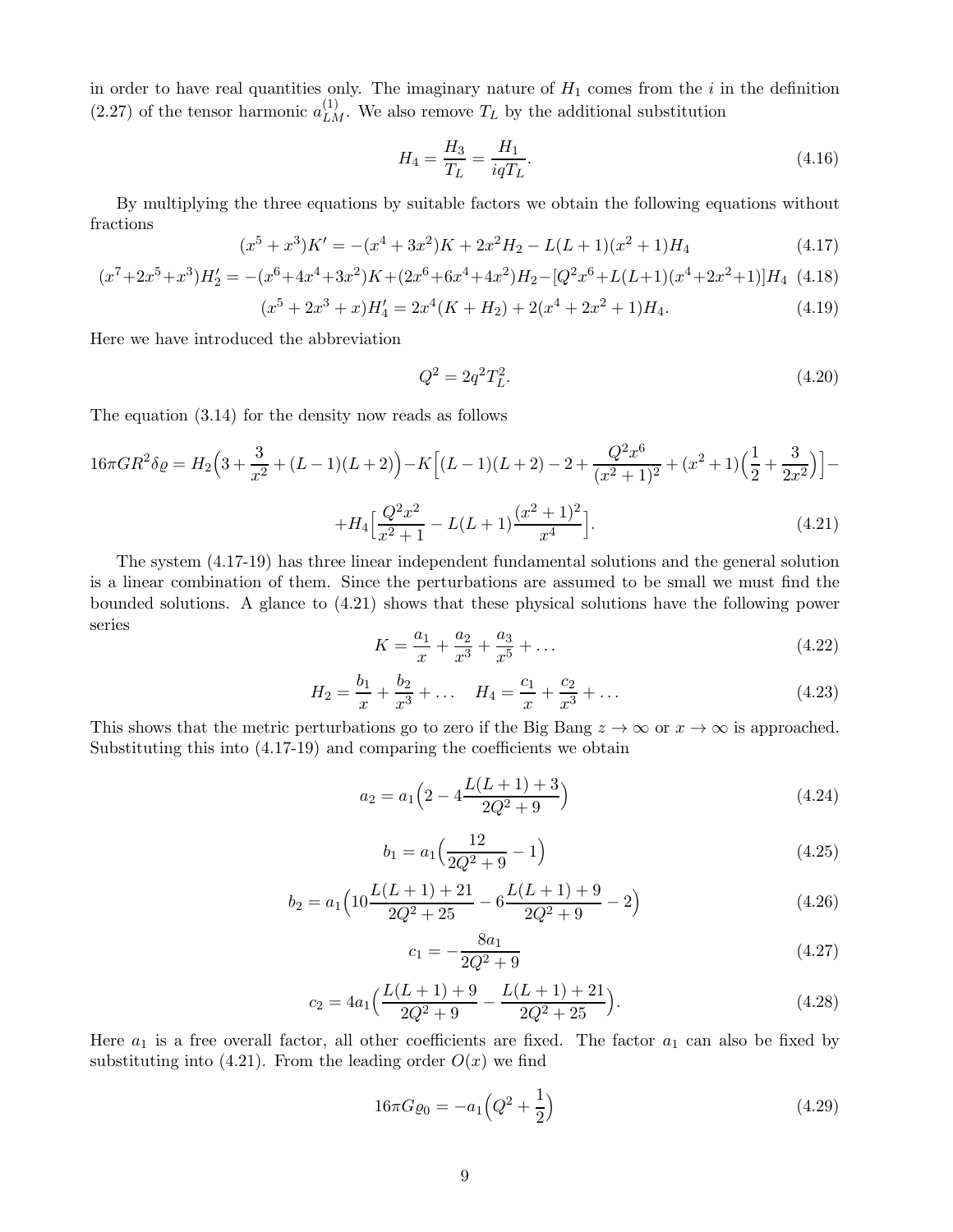so that  $a_1(q)$  is determined by the q-dependence of the initial energy density  $\varrho_0(q)$ . From (4.21) we then get the higher order perturbations of the density

$$
16\pi GR^2 \delta \varrho = -a_1 x \Big(Q^2 + \frac{1}{2}\Big) + \frac{1}{x} \Big[-a_2 \Big(Q^2 + \frac{1}{2}\Big) - a_1 (L^2 + L - 2 - 2Q^2) + b_1 (L^2 + L + 1) +
$$

$$
+ c_1 \Big(Q^2 - \frac{L(L+1)}{2}\Big) + O\Big(\frac{1}{x^3}\Big). \tag{4.30}
$$

The L-dependence shows that the density is essentially anisotropic. However, there is no explicit M-dependence. That means a deviation from axial symmetry can only come from an M-dependence of the initial condition  $a_1$  (primary anisotropies).

#### 5 Discussion

The most interesting feature of our first order perturbative solution is that no finite initial condition is needed. The vanishing of the metric perturbations at the Big Bang  $x = \infty$  uniquely fixes the solution. On the other hand the energy density becomes singular at the Big Bang due to the first term in (4.30). Then first order perturbation theory is not good enough, we have to go to second order. This is also necessary for calculating the pressure which vanishes in first order. For late times pressure-less anisotropic dust is a good approximation, but the early Universe seems to be much more complicated.

In standard cosmology one introduces the critical density

$$
\varrho_{\rm crit} = \frac{3H_0^2}{8\pi G}.\tag{5.1}
$$

Then the factor on the left-hand side of (4.30) assumes the following form

$$
16\pi GR^2 = \frac{3}{2\varrho_{\rm crit}} \frac{(\alpha^2 + 1)^4}{\alpha^6} \left(\frac{x^2}{x^2 + 1}\right)^2
$$
\n(5.2)

so that equ.(4.30) can be written as

$$
\frac{\delta \varrho}{\varrho_{\rm crit}} = \frac{2}{3} \frac{\alpha^6}{(\alpha^2 + 1)^4} \frac{(x^2 + 1)^2}{x^3} |a_1| \left[ Q^2 + \frac{1}{2} + O(x^{-2}) \right]. \tag{5.3}
$$

The factor  $|a_1|$  (Q) (4.29) determines the density fluctuations at the time of last scattering (Sachs-Wolfe effect). There is no reason to expect  $\delta\varrho$  near  $\varrho_{\rm crit}$ . Since  $\delta\varrho$  in (3.14) is a Fourier transformed quantity depending on redshift  $x = \alpha(1+z)$ , it is directly related to the power spectral function  $P(Q)$ which can be determined from galaxy surveys. This will be discussed in a later paper.

The metric perturbations calculated in sect.4 are the basis for computing the CMB anisotropies. In the Gerlach and Sengupta's notation [6] we have to identify

$$
h_{00} = -\frac{1}{x^2} H_{2LM}, \quad h_{01} = H_{1LM}
$$
  

$$
h_{11} = -x^2 H_{2LM}, \quad r^2 K = T_L^2 \left(\frac{x^2}{x^2 + 1}\right)^2 K_{LM}.
$$
 (5.4)

Then the integrated Sachs-Wolfe effect can be calculated by a formula due to Tomita [7]. This will be done in a later paper. Finally we should answer the question what is the small parameter which measures the smallness of  $h_{\mu\nu}$  - a basic ingredient of every perturbation theory. As such one can take the inverse redshift  $1/z$  or  $1/x = X$ .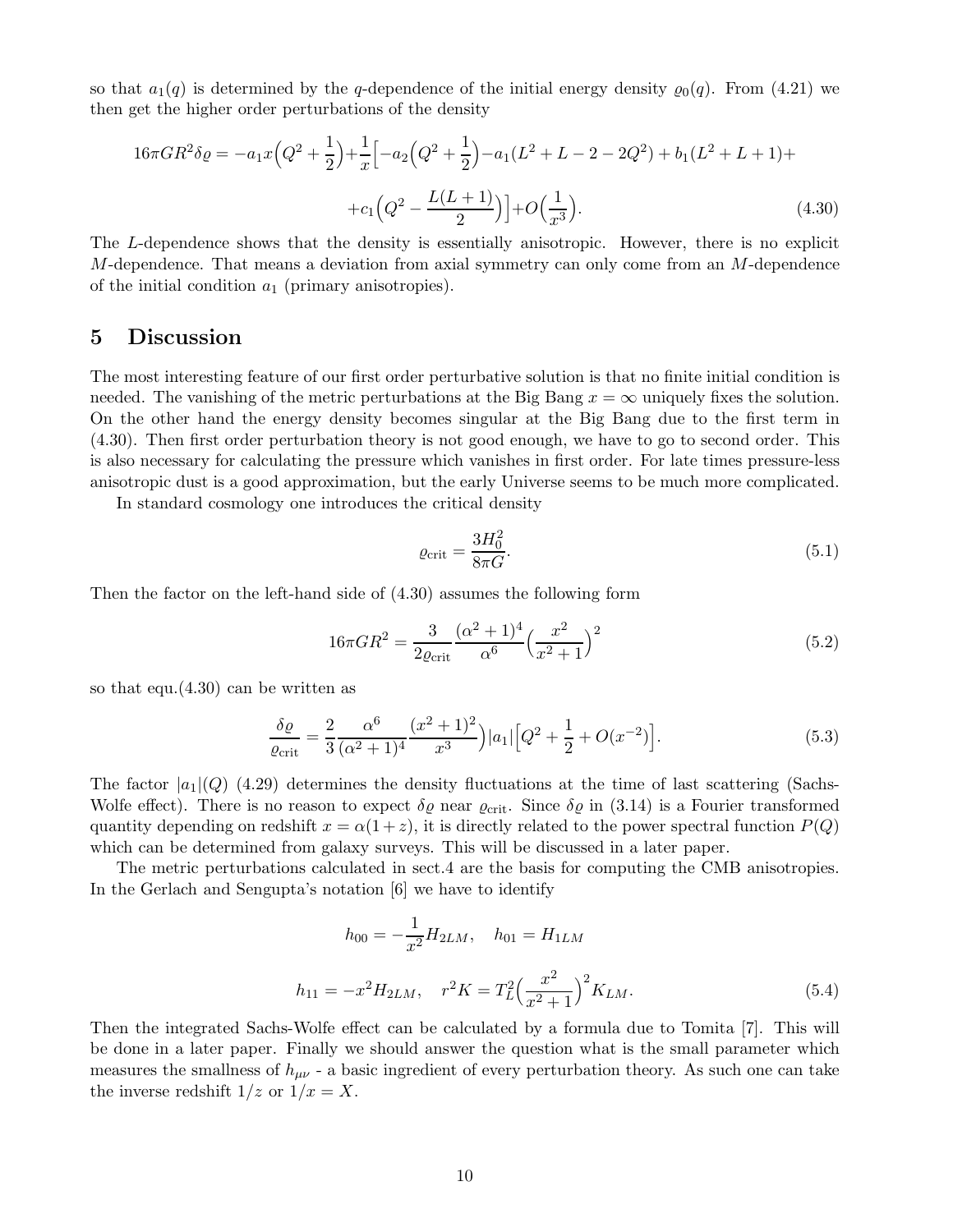#### 6 Introduction of Part 2

Nonstandard cosmology is based on the following two observational facts: (i) the isotropy of the cosmic microwave background and (ii) the smallness of the density of visible matter. The first implies that the cosmic gravitational field is spherically symmetric. According to (ii) we neglect material sources in the zeroth approximation and introduce them by first order perturbation theory. So we start from a spherically symmetric vacuum solution of Einstein's equation. By Birkhoff's theorem this must be the inner Schwarzschild solution in Lemaître coordinates with a line element of the form [3]

$$
ds^{2} = dt^{2} - X(t)^{2} dr^{2} - R(t)^{2} (d\vartheta^{2} + \sin^{2} \vartheta d\varphi^{2}).
$$
\n(6.1)

The same solution is singled out of the much larger class of spherically symmetric dust solutions (LTB model) by a theoretical argument [1]. In this paper the free time-dependent functions  $X(t)$  and  $R(t)$ have been determined in sect.7 in such a way that the measured Hubble diagram is reproduced for redshifts between  $0 < z < 10$ .

The next step is the analysis of anisotropic perturbations of the background (6.1). This was started in sect.1-5 by using the results of Zerilli on the perturbation of the outer Schwazschild solution [4]. The first order of perturbation theory leads to a finite matter density, but the pressure remains zero. This was somewhat surprising because the anisotropic perturbations of the gravitational field may give rise to nonzero pressure. So we have decided to reconsider the highly important problem from scratch. Since the library of Princeton University does not deliver a copy of Zerilli's PhD thesis and in [4] no details are given, we have to repeat all calculations carefully. But this is a pleasure because we get an insight into the structure and the evolution of our Universe, a motivation which Zerilli and the later experts on stellar collaps [5] did not have.

In nonstandard cosmology the energy-momentum tensor  $t_{\mu\nu}$  in Einstein's equation is obtained as follows. In comoving coordinates (6.1) this tensor has diagonal elements only. This can be taken as the definition of the comoving coordinates, because in the vacuum background there is no direct definition. Then setting the non-diagonal elements of the perturbed Einstein equations equal to zero gives the perturbations  $h_{\mu\nu}$  of the metric. Using these results in the diagonal elements yields the tensor  $t_{\mu\nu}$ .

Part 2 is organized as follows. In the next section we give a synopsis of the perturbation calculation. In sect.8 the evolution equations for the metric perturbations are derived. In sect.9 the energymomentum tensor is calculated, in particular the energy density. In the last section we discuss the application of the results to observations.

#### 7 The nonstandard background and its perturbations

We work with comoving coordinates  $t, r, \vartheta, \varphi$  and choose units so that  $c = 1 = G$ . The components of the nonstandard metric tensor are equal to

$$
g_{00} = 1
$$
,  $g_{11} = -X^2(t)$ ,  $g_{22} = -R^2(t)$ ,  $g_{33} = -R^2(t) \sin^2 \vartheta$ , (7.1)

and zero otherwise. The non-vanishing Christoffel symbols are given by

$$
\Gamma_{11}^{0} = \dot{X}X, \quad \Gamma_{22}^{0} = \dot{R}R, \quad \Gamma_{33}^{0} = \dot{R}R\sin\vartheta
$$
\n(7.2)

$$
\Gamma_{01}^1 = \frac{\dot{X}}{X}, \quad \Gamma_{02}^2 = \frac{\dot{R}}{R} = \Gamma_{03}^3 \tag{7.3}
$$

$$
\Gamma_{33}^2 = -\sin\vartheta\cos\vartheta, \quad \Gamma_{23}^3 = \cot\vartheta. \tag{7.4}
$$

Here the dot always stands for  $\partial/\partial t$ . We also need the Riemann curvature tensor which has the following non-vanishing components

$$
R_{101}^0 = \ddot{X}X, \quad R_{202}^0 = \ddot{R}R, \quad R_{303}^0 = \ddot{R}R\sin^2\vartheta \tag{7.5}
$$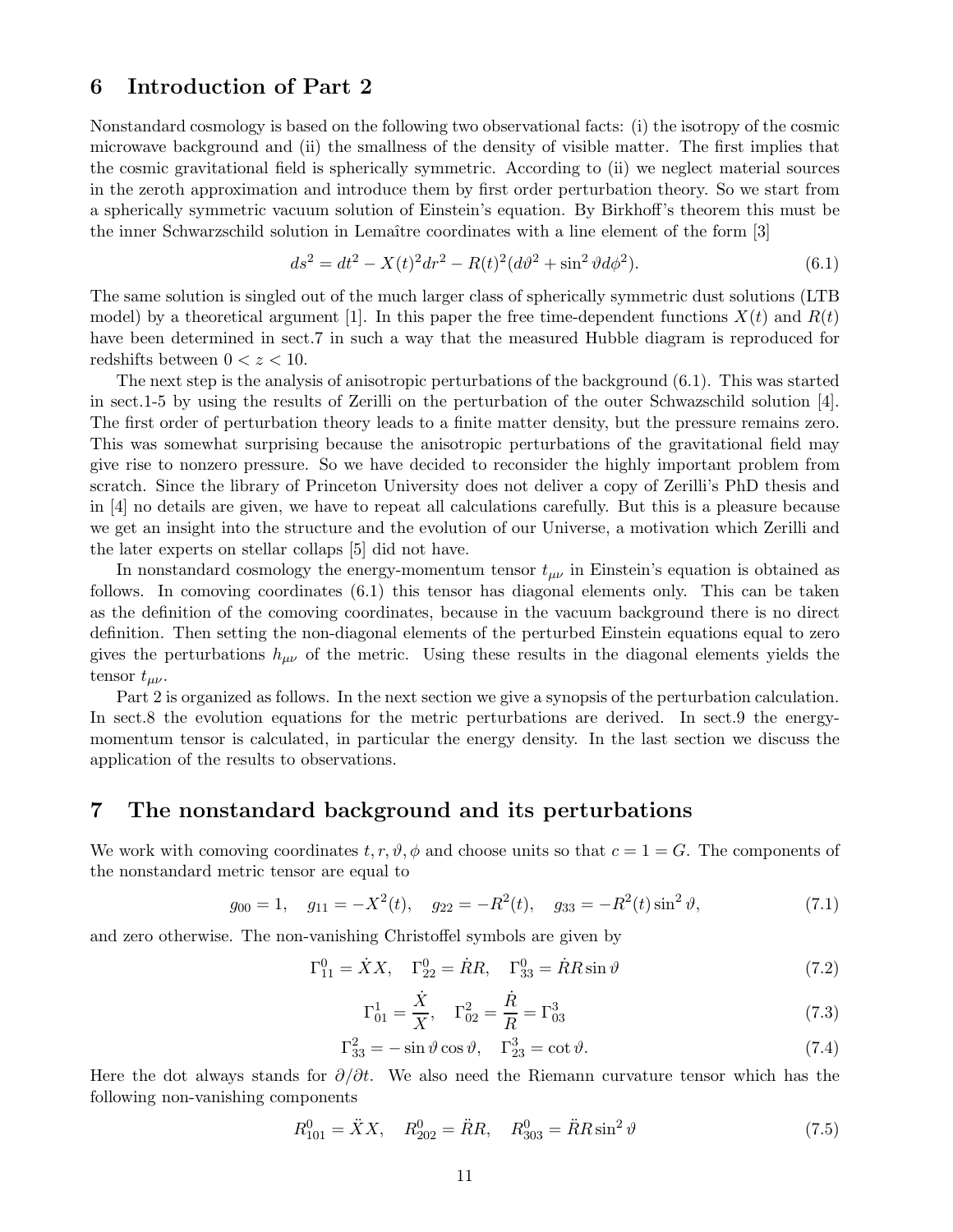$$
R_{212}^1 = \dot{R}R\frac{\dot{X}}{X}, \quad R_{313}^1 = \dot{R}R\frac{\dot{X}}{X}\sin^2\vartheta \quad R_{232}^3 = 1 + \dot{R}^2. \tag{7.6}
$$

The time dependence of  $X(t)$  and  $R(t)$  is most easily given in parametric form

$$
t = T_L(w - \sin w \cos w) \tag{7.7}
$$

$$
X(t) = \cot w, \quad R(t) = T_L \sin^2 w,\tag{7.8}
$$

where  $T_L$  is of the order of the Hubble time. The Big Bang corresponds to  $w = \pi/2$  and  $w = \pi$  gives the end of the comoving time when the Universe is infinitely expanded [2]. In the following most calculations are done without using this time dependence, but the relations

$$
\dot{R}(t) = X(t) \quad X^2 = \frac{T_L}{R} - 1 \tag{7.9}
$$

will sometimes be used.

It is our aim to solve the linear perturbation equation of Einstein's equation which is of the form

$$
\delta G_{\mu\nu}(g_{\alpha\beta})(h_{\varrho\sigma}) = 8\pi t_{\mu\nu}.\tag{7.10}
$$

Here  $h_{\rho\sigma}$  are the metric perturbations of the nonstandard background to be calculated. Since the background is a vacuum solution we have written no delta on the right-hand side, that means the total energy-momentum tensor must come out from (7.10). It is well known that the linear perturbation of the Ricci tensor is obtained by covariant differentiation

$$
\delta R_{\mu\nu} = -\frac{1}{2} \Big( \nabla^{\alpha} \nabla_{\alpha} h_{\mu\nu} - \nabla^{\alpha} \nabla_{\nu} h_{\mu\alpha} - \nabla^{\alpha} \nabla_{\mu} h_{\nu\alpha} + \nabla_{\nu} \nabla_{\mu} h_{\alpha}^{\alpha} \Big). \tag{7.11}
$$

Then the left-hand side of (7.10) becomes

$$
\delta R_{\mu\nu} - \frac{1}{2} g_{\mu\nu} \Big( \nabla^{\beta} \nabla^{\alpha} h_{\alpha\beta} - \nabla_{\beta} \nabla^{\beta} h_{\alpha}^{\alpha} - h_{\alpha\beta} R^{\alpha\beta} \Big) - \frac{1}{2} h_{\mu\nu} R.
$$

Following Zerilli we commute the covariant derivatives by means of the curvature tensor which gives

$$
2\delta G_{\mu\nu} = -\nabla^{\alpha}\nabla_{\alpha}h_{\mu\nu} + \nabla_{\nu}f_{\mu} + \nabla_{\mu}f_{\nu} - 2R^{\beta}_{\nu\alpha\nu}h^{\alpha}_{\beta} - \nabla_{\nu}\nabla_{\mu}h^{\alpha}_{\alpha} + R^{\beta}_{\nu}h_{\mu\beta} + R^{\beta}_{\mu}h_{\nu\beta} +
$$

$$
-g_{\mu\nu}(\nabla^{\beta}f_{\beta} - \nabla^{\beta}\nabla_{\beta}h^{\alpha}_{\alpha}) - Rh_{\mu\nu} + g_{\mu\nu}h_{\alpha\beta}R^{\alpha\beta}
$$

where

$$
f_{\mu} = \nabla^{\alpha} h_{\mu\alpha}.
$$
\n(7.12)

This greatly simplifies the calculations because the Ricci tensor vanishes since the background is a vacuum solution. There remains to calculate

$$
2\delta G_{\mu\nu} = -\nabla^{\alpha}\nabla_{\alpha}h_{\mu\nu} + \nabla_{\nu}f_{\mu} + \nabla_{\mu}f_{\nu} - 2R^{\beta}_{\nu\alpha\nu}h^{\alpha}_{\beta} - \nabla_{\nu}\nabla_{\mu}h^{\alpha}_{\alpha} +-g_{\mu\nu}(\nabla^{\alpha}f_{\alpha} - \nabla^{\beta}\nabla_{\beta}h^{\alpha}_{\alpha}).
$$
\n(7.13)

It is necessary to choose a gauge. There is a preferred gauge due to Regge and Wheeler [8] where  $h_{\mu\nu}$  is of the form

$$
h_{\mu\nu} = \begin{pmatrix} -H_2 & XH_1 & 0 & 0 \\ XH_1 & -X^2H_0 & 0 & 0 \\ 0 & 0 & R^2K & 0 \\ 0 & 0 & 0 & R^2K\sin^2\vartheta \end{pmatrix} Y_l^m(\vartheta.\phi). \tag{7.14}
$$

Here  $Y_l^m$  denote the spherical harmonics, the functions  $H_0, H_1, H_2$  and K depend on t and r only. Our notation is such that we can compare our results with Zerilli's. It is known that the calculation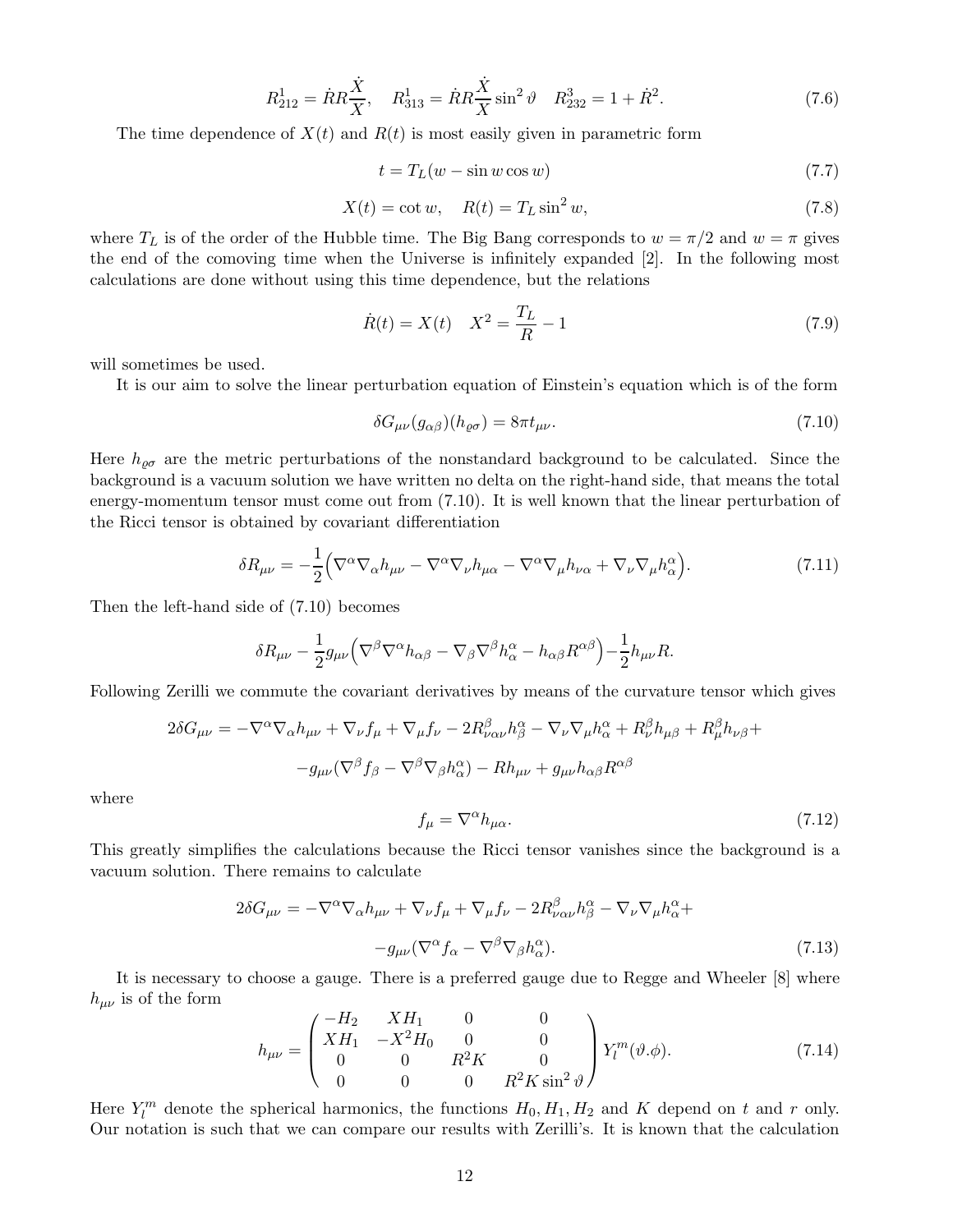in the Regge-Wheeler gauge is equivalent with the use of gauge invariant quantities [5]. Nevertheless, as we shall see, it is highly nontrivial that the angular dependence can be separated by means of the ansatz (7.14). Using the Christoffel symbols (7.2-4) all covariant derivatives can now be calculated in terms of the functions in (7.14). First we calculate the components of the vector  $f_{\mu}$  (7.12):

$$
f_0 = \left[ -\partial_0 H_2 - \frac{1}{X} \partial_1 H_1 - \frac{\dot{X}}{X} H_0 - \left( \frac{\dot{X}}{X} + 2\frac{\dot{R}}{R} \right) H_2 + 2\frac{\dot{R}}{R} K \right] Y
$$
  

$$
f_1 = \left[ X \partial_0 H_1 + \partial_1 H_0 + 2\left( \dot{X} + X\frac{\dot{R}}{R} \right) H_1 \right] Y
$$
  

$$
f_2 = -K \partial_2 Y, \quad f_3 = -K \partial_3 Y.
$$
 (7.15)

Next in calculating  $\nabla^{\alpha} f_{\alpha}$  angular derivatives appear which operate on the spherical harmonics. All second derivatives combine to the square of the angular momentum operator which satisfies

$$
\partial_2^2 Y_l^m + \cot \vartheta \partial_2 Y_l^m + \frac{1}{\sin^2 \vartheta} \partial_3^2 Y_l^m = -l(l+1) Y_l^m. \tag{7.16}
$$

Details are given in the Appendix.

#### 8 Evolution of the metric perturbations

In this section we calculate the non-diagonal elements of the Einstein tensor and put them equal to zero. The simplest computation is  $\delta G_{23}$ . Here only the terms

$$
-\nabla_3 \nabla_2 h^{\alpha}_{\alpha} = (-\partial_3 \partial_2 + \cot \vartheta \partial_3)(H_0 - H_2 - 2K)Y
$$
\n(8.1)

and  $\nabla_3 f_2$ ,  $\nabla_2 f_3$  contribute in (7.13), so that we obtain

$$
2\delta G_{23} = (\cot \vartheta \partial_3 - \partial_3 \partial_2)(H_0 - H_2)Y = 0.
$$

This yields the first relation

$$
H_0(t, r) = H_2(t, r) \tag{8.2}
$$

which has to be used at various places in the following in order to separate the angular dependence.

Next we turn to  $\delta G_{02}$ . Here we need

$$
\nabla^{\alpha}\nabla_{\alpha}h_{02} = 2\frac{\dot{R}}{R}(K - H_2)\partial_2Y
$$
\n(8.3)

and

$$
\nabla_2 \nabla_0 h_\alpha^\alpha = \left(\partial_0 - \frac{\dot{R}}{R}\right) (H_0 - H_2 - 2K) \partial_2 Y.
$$

Then we get

$$
2\delta G_{02} = \left[\partial_0 (K - H_0) - \frac{1}{X} \partial_1 H_1 + H_0 \left(\frac{\dot{R}}{R} - \frac{\dot{X}}{X}\right) - H_2 \left(\frac{\dot{R}}{R} + \frac{\dot{X}}{X}\right)\right] \partial_2 Y = 0 \tag{8.4}
$$

The same equation is obtained from  $\delta G_{03}$ . This is the first of the three first order linear partial differential equations for the metric perturbations  $H_1, H_2, K$  which we are going to derive.

To compare our results with Zerilli's we must introduce the Schwarzschild variable R instead of time  $t$ . This is easily done by the substitutions

$$
\partial_0 = X \partial_R, \quad \dot{R} = X, \quad \dot{X} = -\frac{T_L}{2R^2}
$$
\n
$$
(8.5)
$$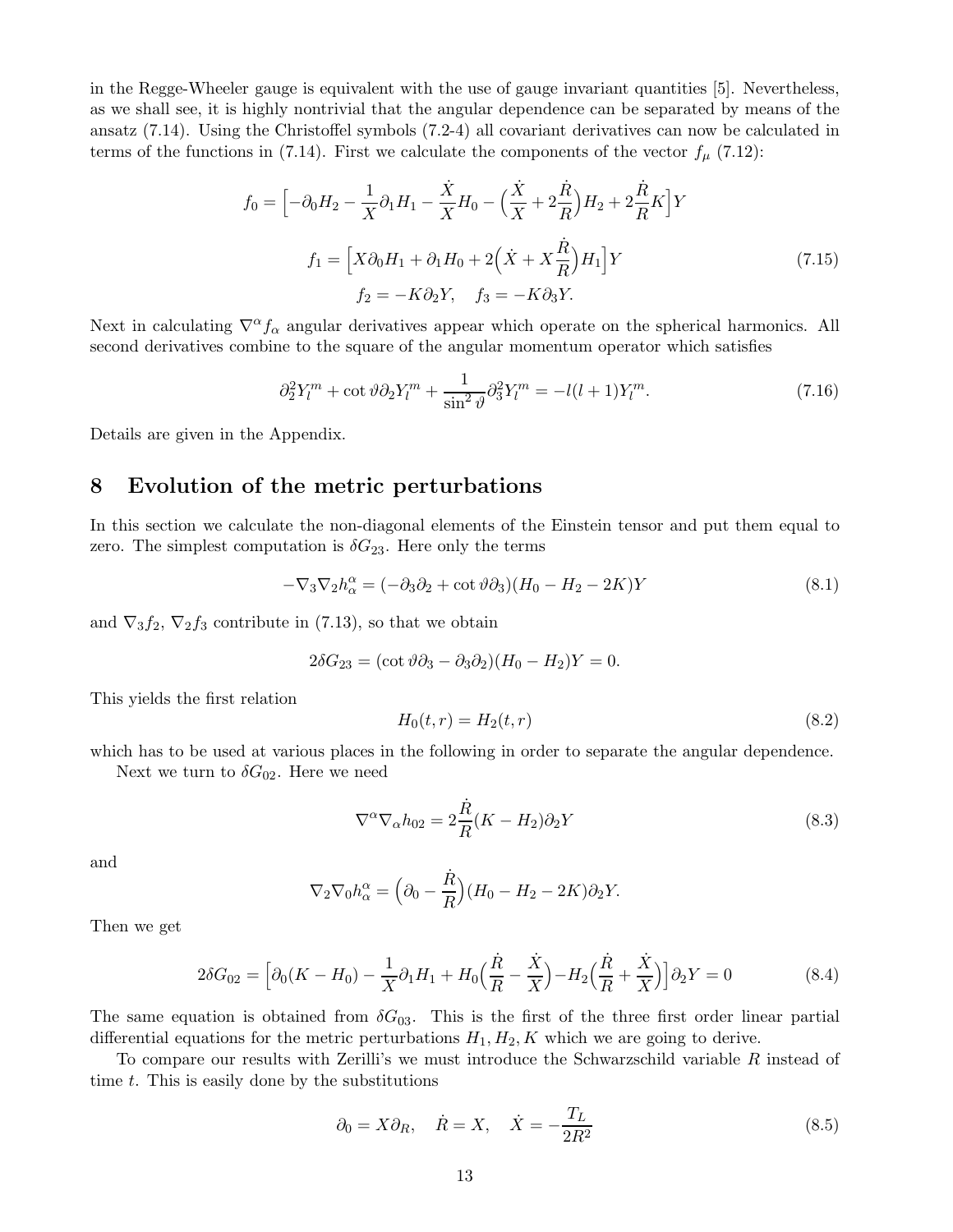and

$$
X^2 = \frac{T_L}{R} - 1.\t\t(8.6)
$$

Then multiplying  $(8.4)$  by X we find

$$
\left(\frac{T_L}{R} - 1\right)\partial_R(K - H_0) - \partial_1 H_1 + H_0\left(\frac{3T_L}{2R^2} - \frac{1}{R}\right) + H_2\left(\frac{1}{R} - \frac{T_L}{2R^2}\right) = 0.
$$
\n(8.7)

This agrees with Zerilli's equation (C7e), remembering that  $T_L = 2m$  in the Schwarzschild solution.

The next non-diagonal element is  $\delta G_{12}$ . Here we have

$$
\nabla^{\alpha}\nabla_{\alpha}h_{12} = 2\frac{\dot{R}}{R} X H_1 \partial_2 Y
$$

so that

$$
2\delta G_{12} = [\partial_1(K + H_2) + X\partial_0 H_1 + 2\dot{X}H_1]\partial_2 Y = 0.
$$
\n(8.8)

After substituting (8.5-6) this is Zerilli's equation (C7d)

$$
\left(\frac{T_L}{R} - 1\right)\partial_R H_1 + \partial_1 (K + H_2) - \frac{T_L}{R^2} H_1 = 0 = \tag{8.9}
$$

$$
= \partial_R \left[ \left( \frac{T_L}{R} - 1 \right) H_1 \right] + \partial_1 (K + H_2). \tag{8.10}
$$

From  $\delta G_{13}$  we get the same equation.

The most complicated non-diagonal element is  $\delta G_{01}$ . Here second derivatives appear, for example

$$
\Box h_{01} = g^{\alpha\beta} \partial_{\alpha} \partial_{\beta} h_{01} =
$$

$$
= \left( \partial_0^2 - \frac{1}{X^2} \partial_1^2 + \frac{l(l+1)}{R^2} + \frac{\cot \vartheta}{R^2} \partial_2 \right) h_{01}
$$
(8.11)

where (7.16) has been used. The angular depending term with  $\cot \theta$  must cancel. The details are shown in the appendix, where we derive the result

$$
\nabla_{\alpha}\nabla^{\alpha}h_{01} = X\partial_{0}^{2}H_{1} + \left(\dot{X} + 2\frac{\dot{R}}{R}X\right)\partial_{0}H_{1} - \frac{1}{X}\partial_{1}^{2}H_{1} -
$$

$$
-2\frac{\dot{X}}{X}\partial_{1}(H_{0} + H_{2}) + \frac{X}{R^{2}}l(l+1)H_{1} - \left(4\frac{\dot{X}^{2}}{X} + 2\frac{\dot{R}^{2}}{R^{2}}X\right)H_{1}.
$$
(8.12)

The expressions for  $\nabla_1 f_0$  and  $\nabla_0 f_1$  are also given in the appendix. We get a contribution from the Riemann tensor

$$
R^1_{001}=\frac{\ddot{X}}{X}
$$

which is multiplied by  $-2h_1^0 = -2XH_1$ . The final result is

$$
\frac{\delta G_{01}}{Y} = \partial_0 \partial_1 K - \frac{\dot{R}}{R} \partial_1 H_2 + \left(\frac{\dot{R}}{R} - \frac{\dot{X}}{X}\right) \partial_1 K - X \frac{l(l+1)}{2R^2} H_1 = 0.
$$
\n(8.13)

With the substitutions (8.5-6) we have

$$
\partial_R \partial_1 K - \frac{1}{R} \partial_1 H_2 + \left( \frac{1}{R} + \frac{T_L}{2R(T_L - R)} \right) \partial_1 K - \frac{l(l+1)}{2R^2} H_1 = 0. \tag{8.14}
$$

This is Zerilli's equation (C7b).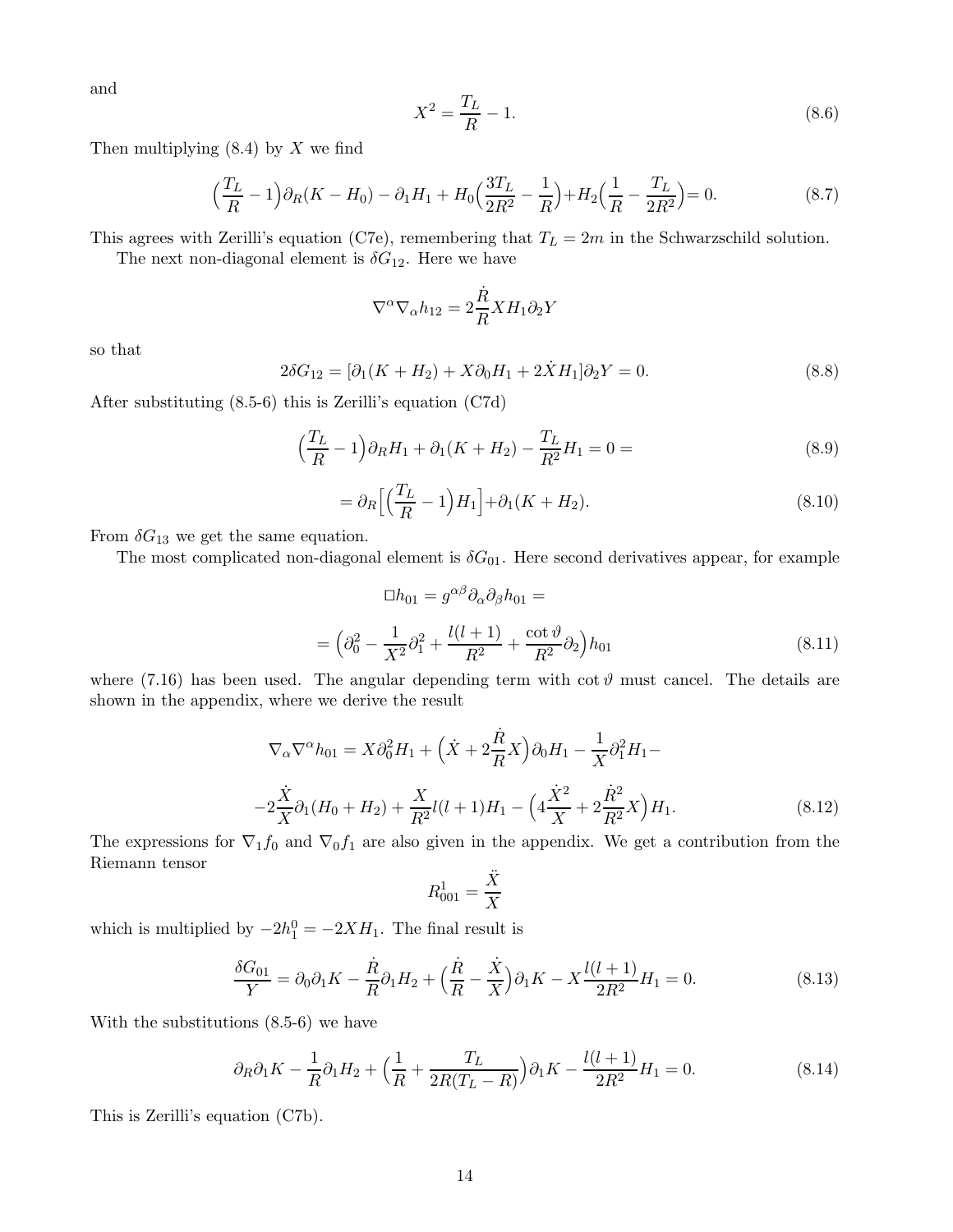Taking (8.2) into account, we have now obtained the three partial differential equations (8.7), (8.9) and (8.14) for the 3 unknown functions  $H_1, H_2$  an K of  $(t, r)$ . Since the r-dependence only appears in derivatives  $\partial_1$  we go over to Fourier transformed quantities

$$
\hat{f}(R,q) = (2\pi)^{-1/2} \int f(R,r)e^{iqr} dr.
$$
\n(8.15)

Then the derivative  $\partial_1$  goes over to a factor  $-iq$  and we omit the hat in the following. Instead of partial differential equations we now have the following 3 ordinary differential equations in time or R:

$$
\partial_R K = \frac{H_2}{R} - \frac{3T_L - 2R}{2R(T_L - R)} K - \frac{l(l+1)}{2R^2} H_3 \tag{8.16}
$$

$$
\partial_R H_2 = \frac{2T_L - R}{R(T_L - R)} H_2 - \frac{3T_L - 2R}{2R(T_L - R)} K + \left(\frac{q^2 R}{R - T_L} - \frac{l(l+1)}{2R^2}\right) H_3 \tag{8.17}
$$

$$
\partial_R H_3 = \frac{R}{T_L - R}(K + H_2) + \frac{T_L}{R(T_L - R)}H_3.
$$
\n(8.18)

Here we have introduced the function

$$
H_3 = \frac{H_1}{iq} \tag{8.19}
$$

in order to have pure real equations. These equations govern the time evolution of the metric perturbations and are further discussed in the last section.

#### 9 Determination of the energy-momentum tensor

Now we consider the diagonal elements of the perturbed Einstein's equation (7.10). Since the metric perturbations are fixed by the results of the last section, the diagonal elements determine the (diagonal) tensor

$$
t_{\mu\nu} = \text{diag}(\varrho, -g_{11}p_1, -g_{22}p_2, -g_{33}p_3) \tag{9.1}
$$

on the right-hand side of (7.10). We start with  $\delta G_{11}$ . The separate pieces are given in the appendix. The final result

$$
\frac{\delta G_{11}}{X^2 Y} = \left(\frac{T_L}{R} - 1\right) \partial_R^2 K + \left[\frac{3}{R} \left(\frac{T_L}{R} - 1\right) - \frac{T_L}{2R^2}\right] \partial_R K - \left(\frac{T_L}{R} - 1\right) \frac{1}{R} \partial_R H_2 + \frac{1}{R^2} (H_2 - K) \tag{9.2}
$$

agrees with Zerilli's equation (C7a). By differentiating  $(8.16)$  with respect to R and then substituting (8.16) and (8.17-18) a second time into (9.2) we get zero. That means the radial pressure  $t_{11} = -g_{11}p_r$ vanishes.

The next diagonal element  $\delta G_{22}$  is more complicated. The calculation of  $\nabla_{\alpha}\nabla^{\alpha}h_{22}$  is given by (A.7) in the appendix. Next we need

$$
\nabla_2 f_2 = \partial_2 f_2 - \Gamma_{22}^0 f_0 = -K \partial_2^2 Y +
$$
  
+  $\dot{R}R \Big[ \partial_0 H_2 + \frac{1}{X} \partial_1 H_1 + \frac{\dot{X}}{X} (H_0 + H_2) - 2 \frac{\dot{R}}{R} (K - H_2) \Big] Y.$  (9.3)

This gets multiplied by 2 in (7.12). From the Riemann tensor we get three contributions

$$
-2R_{202}^0 h_0^0 = 2\ddot{R}RH_2Y, \quad -2R_{212}^1 h_1^1 = -2R\dot{R}\frac{\dot{X}}{X}H_0Y
$$

$$
-2R_{232}^3 h_3^3 = 2(1+\dot{R}^2)KY.
$$
(9.4)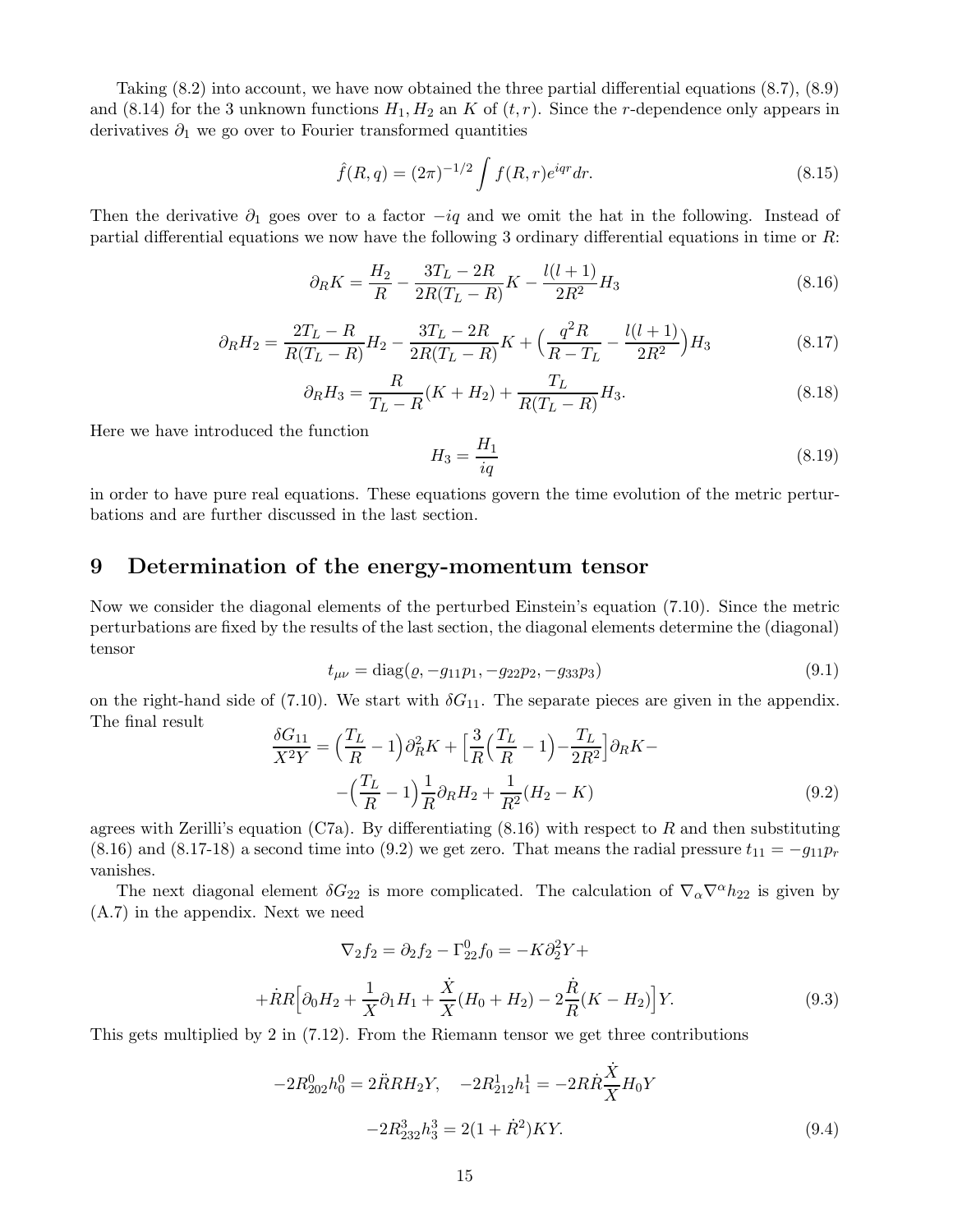The large last contribution in (7.13) with  $-g_{22}$  is taken from (A.4). Putting everything together we finally obtain

$$
\frac{2\delta G_{22}}{R^2Y} = \partial_0^2 K - \frac{1}{X^2} \partial_1^2 K - \partial_0^2 H_0 - \frac{1}{X^2} \partial_1^2 H_2 - \frac{2}{X} \partial_0 \partial_1 H_1 +
$$
  
+  $\partial_0 K \left( 2\frac{\dot{R}}{R} + \frac{\dot{X}}{X} \right) - \partial_0 H_2 \left( \frac{\dot{R}}{R} + \frac{\dot{X}}{X} \right) - 2\partial_1 H_1 \left( \frac{\dot{R}}{RX} + \frac{\dot{X}}{X^2} \right) -$   
-  $\partial_0 H_0 \left( \frac{\dot{R}}{R} + 2\frac{\dot{X}}{X} \right) - (H_2 + H_0) \left( \frac{\ddot{X}}{X} + 2\frac{\dot{X}\dot{R}}{XR} \right) + \frac{l(l+1)}{R^2} (H_2 - H_0) +$   
+  $2K \left( \frac{1}{R^2} + \frac{\ddot{R}}{R} + \frac{\dot{X}\dot{R}}{XR} \right).$  (9.5)

After substituting  $\partial_0$  by  $\partial_R$  we obtain Zerilli's equation (C7f) because the last term in (9.5) vanishes by (7.9):

$$
\left(\frac{T_L}{R} - 1\right)\partial_R^2 (K - H_0) - \frac{R}{T_L - R}\partial_1^2 (K + H_2) - 2\partial_R \partial_1 H_1 +
$$
  
+ 
$$
\frac{2}{R} \left(\frac{T_L}{2R} - 1\right)\partial_R K + \left(\frac{1}{R} + \frac{T_L}{2R^2}\right)\partial_R H_0 + \left(\frac{1}{R} - \frac{T_L}{2R^2}\right)\partial_R H_2 +
$$
  
+ 
$$
\frac{2}{T_L - R} \left(1 - \frac{T_L}{2R}\right)\partial_1 H_1 = \frac{\delta G_{22}}{R^2 Y}.
$$
(9.6)

Again we substitute all derivatives by the evolution equations (8.16-18). Since we get zero again, the second pressure components  $t_{22}$  also vanishes.

In  $\delta G_{33}$  the angular dependence is most complicated. Zerilli probably did not calculate it because we get some new results. We have

$$
\nabla_{\alpha}\nabla^{\alpha}h_{33} = \sin^2\vartheta \Big(R^2\partial_0^2 K + (2\dot{R}R + R^2\frac{\dot{X}}{X})\partial_0 K - \frac{R^2}{X^2}\partial_1^2 K\Big)Y +
$$
  
+
$$
+K\Big[\sin^2\vartheta\Big(l(l+1) - 2\dot{R}^2\Big) + 4\cos^2\vartheta - 2 + 4\sin\vartheta\cos\vartheta\frac{\partial_2 Y}{Y}\Big]Y +
$$
  
+
$$
+2H_2\dot{R}^2\sin^2\vartheta Y.
$$
 (9.7)

In

$$
\nabla_3 f_3 = -\partial_3^2 K Y - \Gamma_{33}^{\alpha} f_{\alpha} \tag{9.8}
$$

there is even a break of axial symmetry due to the relation

$$
\partial_3^2 Y_l^m(\vartheta, \phi) = -m^2 Y_l^m. \tag{9.9}
$$

We find

$$
\nabla_3 f_3 = m^2 K Y - \sin \vartheta \cos \vartheta K \partial_2 Y -
$$

$$
+ \dot{R} R \sin^2 \vartheta \Big( \partial_0 H_2 + \frac{1}{X} \partial_1 H_1 + \frac{\dot{X}}{X} H_0 + \left( \frac{\dot{X}}{X} + 2\frac{\dot{R}}{R} \right) H_2 - 2\frac{\dot{R}}{R} K \Big) Y.
$$
(9.10)

There are three terms from the Riemann tensor  $R_{303}^0$ ,  $R_{313}^1$  and  $R_{323}^2$  and

$$
\nabla_3 \nabla_3 h_\alpha^\alpha = \partial_3 h_\alpha^\alpha - \Gamma_{33}^\alpha \partial_\alpha h_\beta^\beta = -m^2 (H_0 - H_2 - 2K)Y -
$$
  

$$
-\dot{R} R \sin^2 \vartheta \partial_0 (H_0 - H_2 - 2K)Y + \sin \vartheta \cos \vartheta (H_0 - H_2 - 2K) \partial_2 Y.
$$
 (9.11)

The last big piece in (7.13) follows from (A.4) in the appendix.

The final result is

$$
\frac{2\delta G_{33}}{R^2 \sin^2 \vartheta Y} = \partial_0^2 (K - H_0) - \frac{1}{X^2} \partial_1^2 (K + H_2) - \frac{2}{X} \partial_0 \partial_1 H_1 +
$$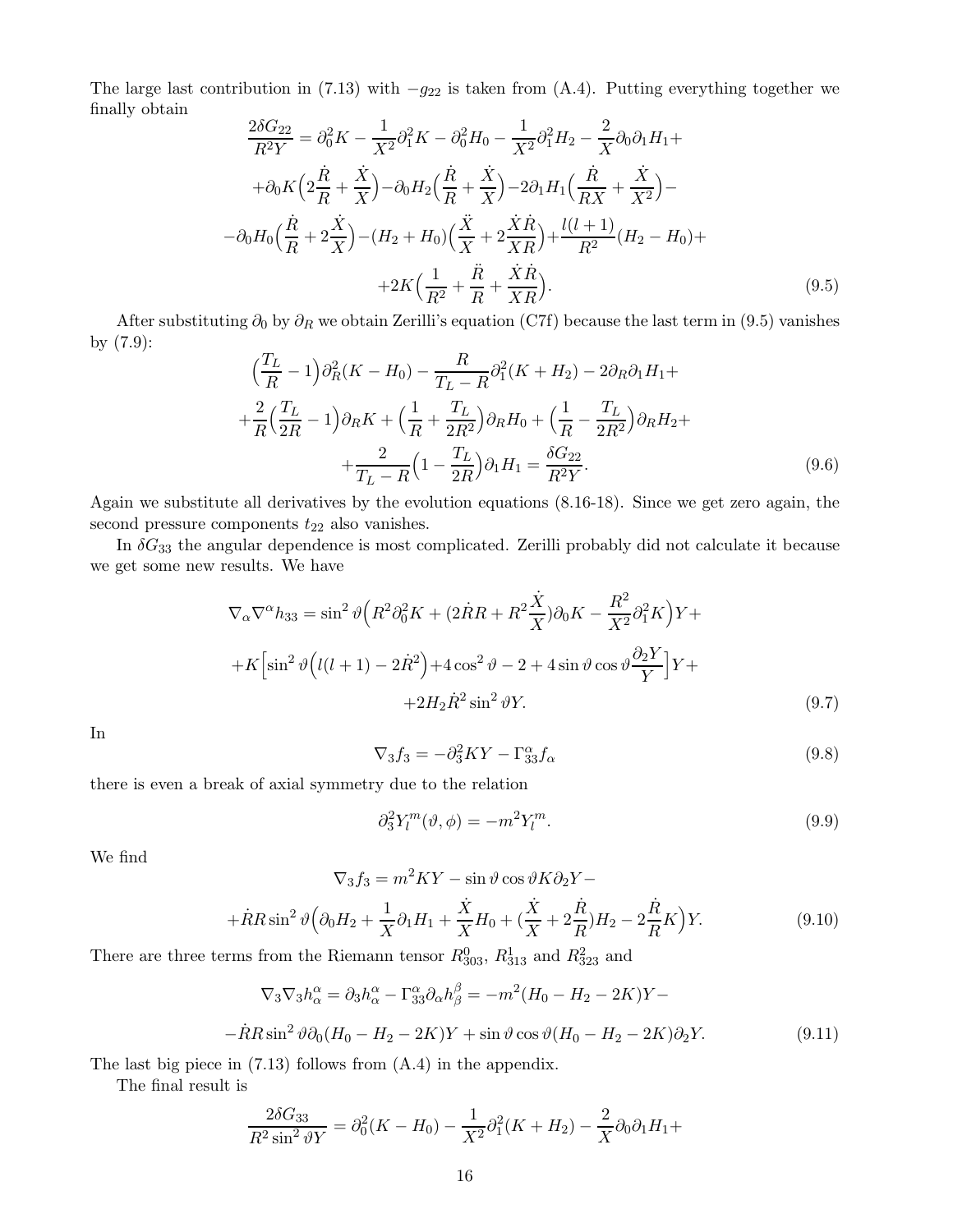$$
+\partial_0 K \Big(2\frac{\dot{R}}{R} + \frac{\dot{X}}{X}\Big) - \partial_0 H_2 \Big(\frac{\dot{R}}{R} + \frac{\dot{X}}{X}\Big) - \partial_0 H_0 \Big(\frac{\dot{R}}{R} + 2\frac{\dot{X}}{X}\Big) - 2\partial_1 H_1 \Big(\frac{\dot{R}}{RX} + \frac{\dot{X}}{X^2}\Big) + + 2K \Big[1 + \frac{\ddot{R}}{R} + \frac{\dot{R}^2}{R^2} + \frac{\dot{X}}{X} \frac{\dot{R}}{R}\Big] + \frac{2K}{R^2 \sin^2 \vartheta} \Big(1 - 2\cos^2 \vartheta - 2\sin \vartheta \cos \vartheta \frac{\partial_2 Y}{Y}\Big). \tag{9.12}
$$

As far as the terms with derivatives are concerned, this agrees with (9.5); we have left out the terms with  $H_0 = H_2$  which have zero factors after substituting (8.5-6). It follows from the previous analysis of  $\delta G_{22}$  that these derivative terms vanish if the evolution equations (8.16-18) are taken into account. Then we conclude

$$
\delta G_{33} = K \sin^2 \vartheta [1 + \ddot{R}R + \dot{R}^2 + \frac{\dot{X}}{X} \dot{R}R]Y +
$$
  
+
$$
K(1 - 2 \cos^2 \vartheta)Y - 2K \sin \vartheta \cos \vartheta \partial_2 Y.
$$
 (9.13)

The square bracket vanishes in virtue of (7.9), but the remaining two terms survive. This gives a non-zero pressure  $p_3 = p_\phi$ . It also shows that the separation of the angular variables is no longer complete. The two pressure terms come from the square bracket in (9.7) and are not compensated by other contributions.

The most interesting diagonal element is  $\delta G_{00}$  which determines the matter density  $\varrho$  (9.1). The long calculation of  $\nabla_{\alpha}\nabla^{\alpha}h_{00}$  is again shown in the appendix (A.6). Since there is no Christoffel symbol with  $\Gamma_{00}$  we simply have

$$
\nabla_0 f_0 = \partial_0 f_0
$$

and

$$
\nabla_0 \nabla_0 h_\alpha^\alpha = \partial_0^2 (H_0 - H_2 - 2K).
$$

The Riemann tensor gives contributions from  $R_{010}^1$ ,  $R_{020}^2$  and  $R_{030}^3$ . The last big piece is taken from (A.4) again. Collecting all terms we arrive at

$$
\frac{2\delta G_{00}}{Y} = \frac{2}{X^2} \partial_1^2 K + 4 \frac{\dot{R}}{RX} \partial_1 H_1 + 2 \frac{\dot{R}}{R} \partial_0 H_0 - 2 \left( \frac{\dot{R}}{R} + \frac{\dot{X}}{X} \right) \partial_0 K + \n+ H_2 \left( 2 \frac{\dot{R}^2}{R^2} - 2 \frac{\ddot{R}}{R} - \frac{\ddot{X}}{X} + 4 \frac{\dot{X} \dot{R}}{XR} \right) + H_0 \left( \frac{\ddot{X}}{X} + 2 \frac{\dot{X} \dot{R}}{XR} \right) - \n- 2K \left( \frac{\ddot{R}}{R} + \frac{\dot{R}^2}{R^2} + \frac{\dot{X} \dot{R}}{XR} \right) + \frac{l(l+1)}{R^2} (H_0 - K).
$$
\n(9.14)

After substituting Schwarzschild variables

$$
\left(\frac{T_L}{R} - 1\right)^{-1} \partial_1^2 K + \frac{2}{R} \partial_1 H_1 + \frac{1}{R} \left(\frac{T_L}{R} - 1\right) \partial_R (H_0 - K) + \n+ \frac{T_L}{2R} \partial_R K + \frac{1}{R^2} (K - H_2) + \frac{l(l+1)}{2R^2} (H_0 - K) = \frac{\delta G_{00}}{Y}
$$
\n(9.15)

this agrees with Zerilli's equation (C7c).

According to (7.19) and (9.1) the result (9.15) gives the matter density  $8\pi\rho/Y$ . After substituting  $\partial_1$  by  $-iq$  and eliminating the derivatives  $\partial_R$  with help of the evolution equations (8.16-18) we obtain

$$
\frac{8\pi\varrho}{Y} = K \Big[ \frac{1}{R^2} - \frac{l(l+1)}{2R^2} - \frac{3T_L}{4R^3} - \frac{q^2R}{T_L - R} - \frac{T_L}{4R^2(T_L - R)} \Big] +
$$
  
+
$$
H_2 \Big[ \frac{3T_L}{2R^3} - \frac{1}{R^2} + \frac{l(l+1)}{2R^2} \Big] + H_3 \Big[ \frac{q^2}{R} - \frac{T_L}{4R^4} l(l+1) \Big].
$$
 (9.16)

Due to the *l*-dependence this is an anisotropic matter density which will be discussed in the next section.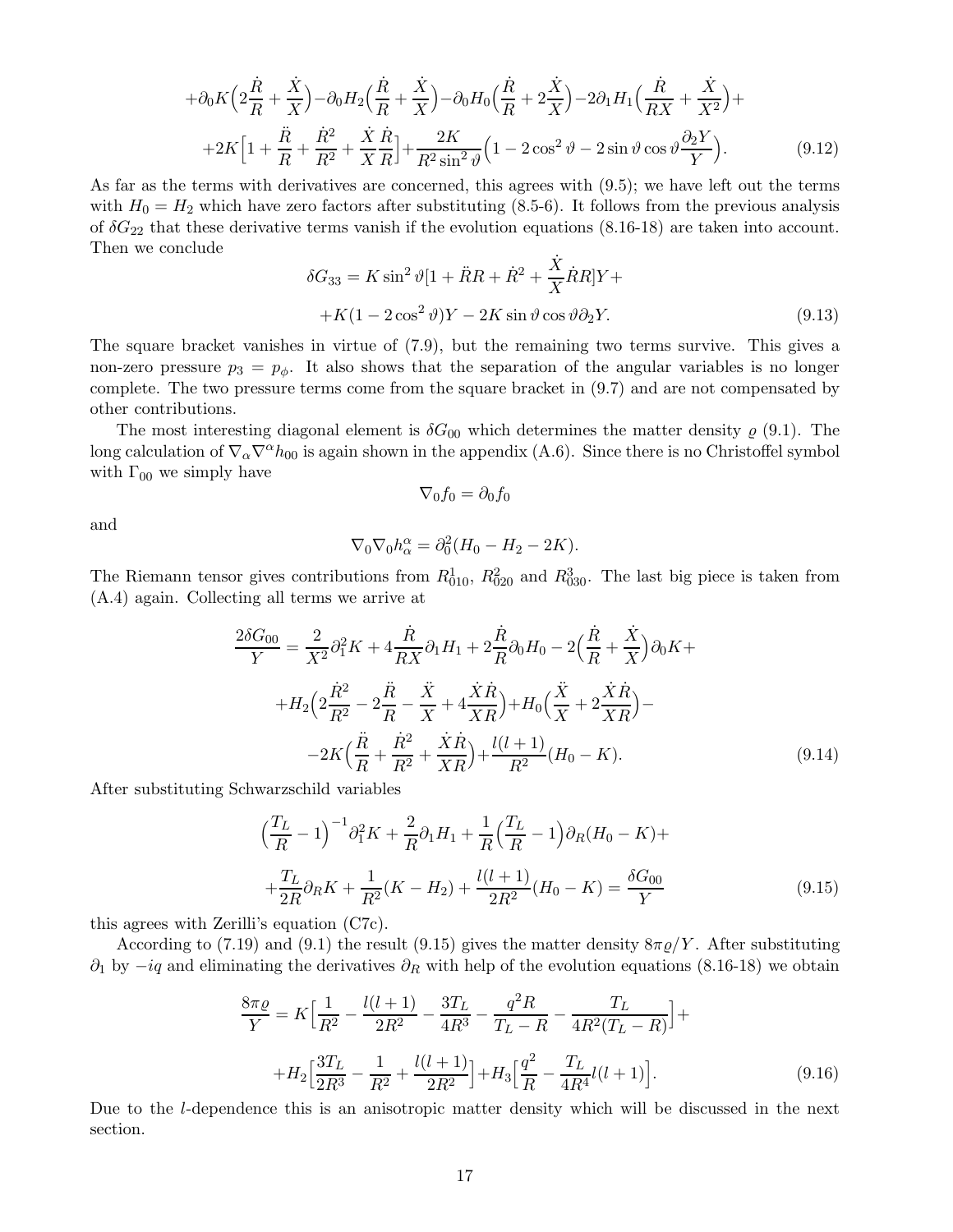#### 10 Discussion

To apply the perturbative results to our Universe we must first integrate the evolution equations. This is best done by using the variable

$$
x = \alpha(1+z) \tag{10.1}
$$

which is directly related to the redshift z. The parameter  $\alpha$  is determined by the Hubble diagram which gives the value  $\alpha = 2.59$ . The transformation of variables is given by

$$
R = T_L \frac{x^2}{x^2 + 1}, \quad X = \frac{1}{x}
$$
 (10.2)

$$
T_L - R = \frac{T_L}{x^2 + 1}
$$
 (10.3)

and

$$
\frac{d}{dR} = \frac{(x^2 + 1)^2}{2T_L x} \frac{d}{dx}.
$$
\n(10.4)

In the new variable  $x$  our the evolution equations read

$$
K' = -\frac{x}{x^2 + 1} \left( 1 + \frac{3}{x^2} \right) K + \frac{2H_2}{x(x^2 + 1)} - \frac{l(l+1)}{T_L x^3} H_3 \tag{10.5}
$$

$$
H'_{2} = -\frac{x}{x^{2}+1} \left( 1 + \frac{3}{x^{2}} \right) K + \frac{2}{x^{2}+1} \left( x + \frac{2}{x} \right) H_{2} - \left[ q^{2} T_{L}^{2} \frac{2x^{3}}{(x^{2}+1)^{2}} + \frac{l(l+1)}{x^{3}} \right] \frac{H_{3}}{T_{L}}
$$
\n(10.6)

and

$$
H_3' = \frac{2T_Lx^3}{(x^2+1)^2}(K+H_2) + \frac{2}{x}H_3.
$$
\n(10.7)

Here the prime is the derivative with respect to  $x$ .

The system of 3 linear first order ode's can be numerically integrated by any ode-solver, for example DSolve of Mathematica. For not to small  $x$  a power series expansion can be used. As shown in sect.4 it is of the form

$$
K = \frac{a_1}{x} + \frac{a_2}{x^3} + \frac{a_3}{x^5} + \dots
$$
 (10.8)

$$
H_2 = \frac{b_1}{x} + \frac{b_2}{x^3} + \dots \quad H_4 = \frac{H_3}{T_L} = \frac{c_1}{x} + \frac{c_2}{x^3} + \dots \tag{10.9}
$$

Here all coefficients are determined by  $a_1$  which fixes the overall normalization of the metric perturbations. A stable numerical integration of the evolution equations must go from large to small redshifts. So one starts at  $z = 10$ , say, with normalization  $a_1 = 1$  calculating the initial values by the power series .(10.8-9). Then one integrates down to the present  $z = 0$  where one can compare the result with measured matter density (9.16). This then gives the correct normalization. It turns out that the numerical solution of the evolution equations is only necessary for the late Universe  $z < 10$ , for  $z > 10$ the power series  $(10.8-9)$  can be used if l is not too big.

For the approach to the Big Bang  $z = \infty$  the power series are perfect. The metric perturbation go to zero as  $1/x$ . However the energy density (9.16) grows proportional to x. In fact we have shown in [3] eq..(10.3) that

$$
\frac{\varrho}{\varrho_{\rm crit}} = \frac{2}{3} \frac{\alpha^6}{(\alpha^2 + 1)^4} \frac{(x^2 + 1)^2}{x^3} |a_1| \left[ Q^2 + \frac{1}{2} + O(x^{-2}) \right]
$$
\n(10.10)

where  $\varrho_{\rm crit}$  is the critical density. It is a nice feature of nonstandard cosmology that the Big Bang is not a singularity of Einstein's equation, because it corresponds to the horizon in the Schwarzschild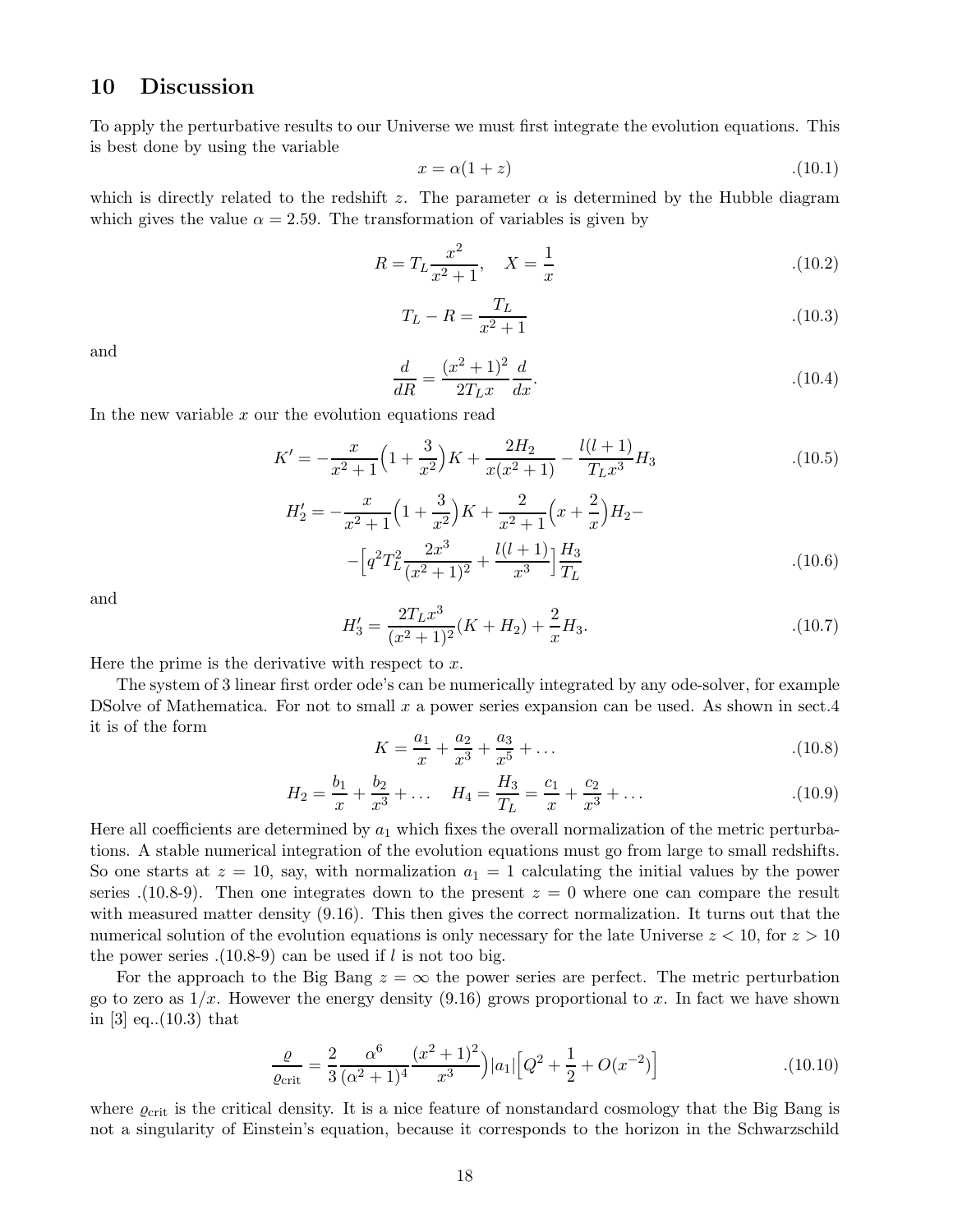solution. But the growth of the energy density .(10.10) indicates that first order perturbation theory cannot be the whole story. We shall treat second order perturbation theory in another paper. The longitudinal pressure  $p_{\phi}$  obtained from (9.13) is proportional to  $K = O(x^{-1})$ . So it is small compared to the density  $\rho = O(x)$  for large redshift.

### 11 Appendix

The computation of the very many covariant derivatives is cumbersome. Here is an example:

$$
\nabla^{\alpha} f_{\alpha} = g^{\alpha\beta} \nabla_{\beta} f_{\alpha} = \partial_0 f_0 - \frac{1}{X^2} (\partial_1 f_1 - \Gamma^0_{11} f_0) -
$$

$$
-\frac{1}{R^2} (\partial_2 f_2 - \Gamma^0_{22} f_0) - \frac{1}{R^2 \sin^2 \vartheta} (\partial_3 f_3 - \Gamma^{\alpha}_{33} f_{\alpha}).
$$

Here in the last term two Christofel symbols  $\alpha = 0, 2$  contribute. Substituting the explicit expressions (7.19) and using (7.16) we finally obtain

$$
\frac{\nabla^{\alpha} f_{\alpha}}{Y} = -\partial_{0}^{2} H_{2} - \frac{1}{X^{2}} \partial_{1}^{2} H_{0} - \frac{2}{X} \partial_{0} \partial_{1} H_{1} - \left( 2 \frac{\dot{X}^{2}}{X^{2}} + 4 \frac{\dot{R}}{RX} \right) \partial_{1} H_{1} - \left( 2 \frac{\dot{X}}{X} + 4 \frac{\dot{R}}{R} \right) \partial_{0} H_{2} - \frac{\dot{X}}{X} \partial_{0} H_{0} + 2 \frac{\dot{R}}{R} \partial_{0} K + \right.
$$

$$
-H_{0} \left( \frac{\ddot{X}}{X} + 2 \frac{\dot{R} \dot{X}}{RX} \right) - H_{2} \left( \frac{\ddot{X}}{X} + 2 \frac{\ddot{R}}{R} + 2 \frac{\dot{R}^{2}}{R^{2}} + 4 \frac{\dot{R} \dot{X}}{RX} \right) + \left. + 2K \left( \frac{\ddot{R}}{R} + \frac{\dot{R}^{2}}{R^{2}} + \frac{\dot{R} \dot{X}}{RX} - \frac{l(l+1)}{2R^{2}} \right). \tag{A.1}
$$

Another long calculation is

$$
\nabla_{\alpha}\nabla^{\alpha}h_{01} = \Box h_{01} - 2\Gamma_{01}^{1}\partial^{1}h_{11} - 2\Gamma_{11}^{0}\partial^{1}h_{00} - 2\Gamma_{01}^{1}\partial^{0}h_{01} +
$$

$$
-\left(g^{11}\Gamma_{11}^{0}\partial_{0} + g^{22}\Gamma_{22}^{0}\partial_{0} + g^{33}\Gamma_{33}^{0}\partial_{0} + g^{33}\Gamma_{33}^{2}\partial_{2}\right)h_{01} +
$$

$$
+\left(g^{11}\Gamma_{01}^{1}\Gamma_{11}^{0} + g^{22}\Gamma_{02}^{2}\Gamma_{22}^{0} + g^{33}\Gamma_{03}^{3}\Gamma_{33}^{0}\right)h_{01} - h_{01}\partial_{0}\Gamma_{01}^{1} +
$$

$$
+\left(g^{11}\Gamma_{11}^{0}\Gamma_{01}^{1} + g^{22}\Gamma_{22}^{0}\Gamma_{01}^{1} + g^{33}\Gamma_{33}^{0}\Gamma_{01}^{1}\right)h_{01} +
$$

$$
+\left(g^{00}\Gamma_{01}^{1}\Gamma_{01}^{1} + g^{11}\Gamma_{11}^{0}\Gamma_{01}^{1}\right)h_{01} + 2g^{11}\Gamma_{01}^{1}\Gamma_{11}^{0}h_{01}.
$$
 (A.2)

Here the term with  $\Gamma_{33}^2$  cancels the angular term with cot  $\vartheta$  in  $\Box h_{01}$ . After substituting all explicit expressions we arrive at the result (8.12).

For the diagonal elements we need the last term in (7.13):

$$
\nabla^{\beta}\nabla_{\beta}h^{\alpha}_{\alpha} = g^{\mu\beta}[\partial_{\beta}\partial_{\mu}(H_{0} - H_{2} - 2K)Y - \Gamma^{\alpha}_{\mu\beta}\partial_{\alpha}(H_{0} - H_{2} - 2K)Y =
$$
  
\n
$$
= \Box(H_{0} - H_{2} - 2K)Y - \Big[-\Gamma^{0}_{11}\frac{1}{X^{2}}\partial_{0} - \Gamma^{0}_{22}\frac{1}{R^{2}}\partial_{0} -
$$
  
\n
$$
-\Gamma^{0}_{33}\frac{1}{R^{2}\sin^{2}\vartheta}\partial_{0} - \Gamma^{2}_{33}\frac{1}{R^{2}\sin^{2}\vartheta}\partial_{2}\Big](H_{0} - H_{2} - 2K)Y =
$$
  
\n
$$
= \Big[\partial_{0}^{2} - \frac{1}{X^{2}}\partial_{1}^{2} + \frac{l(l+1)}{R^{2}} + \Big(\frac{\dot{X}}{X} + 2\frac{\dot{R}}{R}\Big)\partial_{0}\Big](H_{0} - H_{2} - 2K).
$$
 (A.3)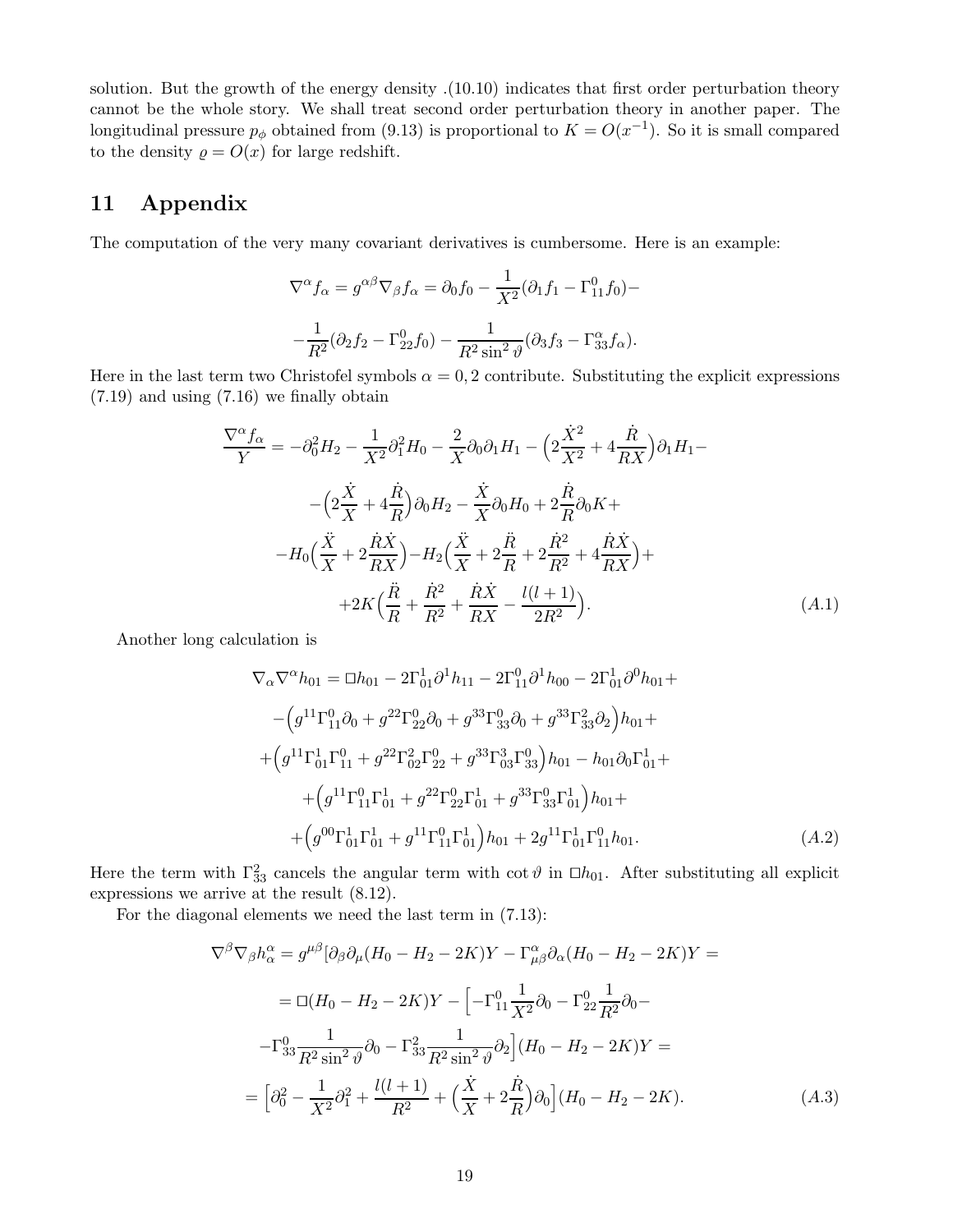Combining this with (A.1) gives

$$
\nabla^{\alpha} f_{\alpha} - \nabla^{\beta} \nabla_{\beta} h_{\alpha}^{\alpha} = \partial_{0}^{2} (2K - H_{0}) - \frac{1}{X^{2}} \partial_{1} (2K - H_{2}) - \frac{2}{X} \partial_{0} \partial_{1} H_{1} -
$$

$$
- \left( 2 \frac{\dot{X}}{X^{2}} + 4 \frac{\dot{R}}{XR} \right) \partial_{1} H_{1} - \left( 2 \frac{\dot{X}}{X} + 2 \frac{\dot{R}}{R} \right) \partial_{0} H_{0} - \left( \frac{\dot{X}}{X} + 2 \frac{\dot{R}}{R} \right) \partial_{0} H_{2} +
$$

$$
+ \left( 2 \frac{\dot{X}}{X} + 6 \frac{\dot{R}}{R} \right) \partial_{0} K - \left( \frac{\ddot{X}}{X} + 2 \frac{\dot{X} \dot{R}}{XR} \right) H_{0} - \left( \frac{\ddot{X}}{X} + 2 \frac{\ddot{R}}{R} + 2 \frac{\dot{R}^{2}}{R^{2}} + 4 \frac{\dot{X} \dot{R}}{XR} \right) H_{2} +
$$

$$
+ \left( 2 \frac{\ddot{R}}{R} + 2 \frac{\dot{R}^{2}}{R^{2}} + 2 \frac{\dot{X} \dot{R}}{XR} \right) K + \frac{l(l+1)}{R^{2}} (H_{2} - H_{0} + K). \tag{A.4}
$$

For  $\delta G_{11}$  we need

$$
\nabla_{\alpha}\nabla^{\alpha}h_{11} = \Box h_{11} - 4\Gamma^{\varrho}_{\alpha1}\partial^{\alpha}h_{\varrho 1} - g^{\alpha\beta}\Gamma^{\varrho}_{\alpha\beta}\partial_{\varrho}h_{11} ++ 2g^{\alpha\beta}h_{\varrho 1}(-\partial_{\beta}\Gamma^{\varrho}_{1\alpha} + \Gamma^{\sigma}_{\alpha\beta}\Gamma^{\varrho}_{\sigma 1} + \Gamma^{\sigma}_{1\beta}\Gamma^{\varrho}_{\alpha\sigma}) + 2g^{\alpha\beta}h_{\varrho\sigma}\Gamma^{\varrho}_{\beta1}\Gamma^{\sigma}_{\alpha1} = -X^{2}\partial_{0}H_{0} + \partial_{1}^{2}H_{0} - \left(X\dot{X} + 2\frac{\dot{R}}{R}X^{2}\right)\partial_{0}H_{0} + 4\dot{X}\partial_{1}H_{1} ++ 4\dot{X}\partial_{1}H_{1} + 2\dot{X}^{2}H_{2} + H_{0}\left(2\dot{X}^{2} - \frac{X^{2}}{R^{2}}l(l+1)\right)
$$
(A.5)

and

$$
\nabla_1 f_1 = \partial_1 f_1 - \Gamma_{11}^0 f_0 = \left[ \partial_1 \partial_0 (X H_1) + \partial_1^2 H_0 + \right.
$$
  
+ 
$$
\left( \dot{X} + 2 \frac{\dot{R} X}{R} \right) \partial_1 H_1 + X \dot{X} \partial_0 H_2 + \dot{X} \partial_1 H_1 + \dot{X}^2 (H_0 + H_2) -
$$
  
- 
$$
- 2 \dot{X} X \frac{\dot{R}}{R} (K - H_2) \Big] Y.
$$
 (A.6)

We get contributions from the components  $R_{101}^0$ ,  $R_{121}^2$  and  $R_{131}^3$  of the Riemann tensor. In addition (A.4)must be used for the last term in (7.13).

Next we compute

$$
\nabla_{\alpha}\nabla^{\alpha}h_{22} = \Box h_{22} - 4\Gamma_{02}^{2}\partial^{0}h_{22} - \left(g^{11}\Gamma_{11}^{0}\partial_{0} + g^{22}\Gamma_{22}^{0}\partial_{0} + g^{33}\Gamma_{33}^{0}\partial_{0} + g^{33}\Gamma_{33}^{2}\partial_{2}\right)h_{22} - 2h_{22}\partial_{0}\Gamma_{20}^{2} - 2h_{22}\left(\frac{\dot{X}}{X} + 2\frac{\dot{R}}{R}\right)\frac{\dot{R}}{R} + 2h_{22}\left(g^{00}\Gamma_{20}^{2}\Gamma_{02}^{2} + g^{22}\Gamma_{22}^{0}\Gamma_{02}^{2} + g^{33}\Gamma_{23}^{3}\Gamma_{33}^{2}\right) + 2\left(h_{22}g^{00}(\Gamma_{02}^{2})^{2} + h_{00}g^{22}(\Gamma_{22}^{0})^{2} + h_{33}g^{33}(\Gamma_{32}^{3})^{2}\right)
$$
  
=  $R^{2}\partial_{0}^{2}K - \frac{R^{2}}{X^{2}}\partial_{1}^{2}K + \left(2\dot{R}R + R^{2}\frac{\dot{X}}{X}\right)\partial_{0}K + 2\dot{R}^{2}H_{2} + [l(l+1) - 2\dot{R}^{2}]K.$  (A.7)

For  $\delta G_{00}$  we need

$$
\nabla_{\alpha}\nabla^{\alpha}h_{00} = \Box h_{00} - 4\Gamma_{10}^{1}\partial^{1}h_{10} - (g^{11}\Gamma_{11}^{0} + g^{22}\Gamma_{22}^{0} + g^{33}\Gamma_{33}^{0})\partial_{0}h_{00} -
$$

$$
-g^{33}\Gamma_{33}^{2}\partial_{2}h_{00} + 2h_{00}(g^{11}\Gamma_{01}^{1}\Gamma_{11}^{0} + g^{22}\Gamma_{02}^{2}\Gamma_{22}^{0} + g^{33}\Gamma_{03}^{3}\Gamma_{33}^{0}) +
$$

$$
+2\Big[h_{11}(\Gamma_{10}^{1})^{2}g^{11} + h_{22}(\Gamma_{20}^{2})^{2}g^{22} + h_{33}(\Gamma_{30}^{3})^{2}g^{33}\Big] =
$$

$$
= -\Big(\partial_{0}^{2} - \frac{1}{X^{2}}\partial_{1}^{2} + \frac{l(l+1)}{R^{2}}\Big)H_{2} + 4\frac{\dot{X}}{X^{2}}\partial_{1}H_{1} - \Big(\frac{\dot{X}}{X} + 2\frac{\dot{R}}{R}\Big)\partial_{0}H_{2} +
$$

$$
+H_{2}\Big(2\frac{\dot{X}^{2}}{X^{2}} + 4\frac{\dot{R}^{2}}{R^{2}}\Big) + 2\frac{\dot{X}^{2}}{X^{2}}H_{0} - 4\frac{\dot{R}^{2}}{R^{2}}K.
$$
(A.8)